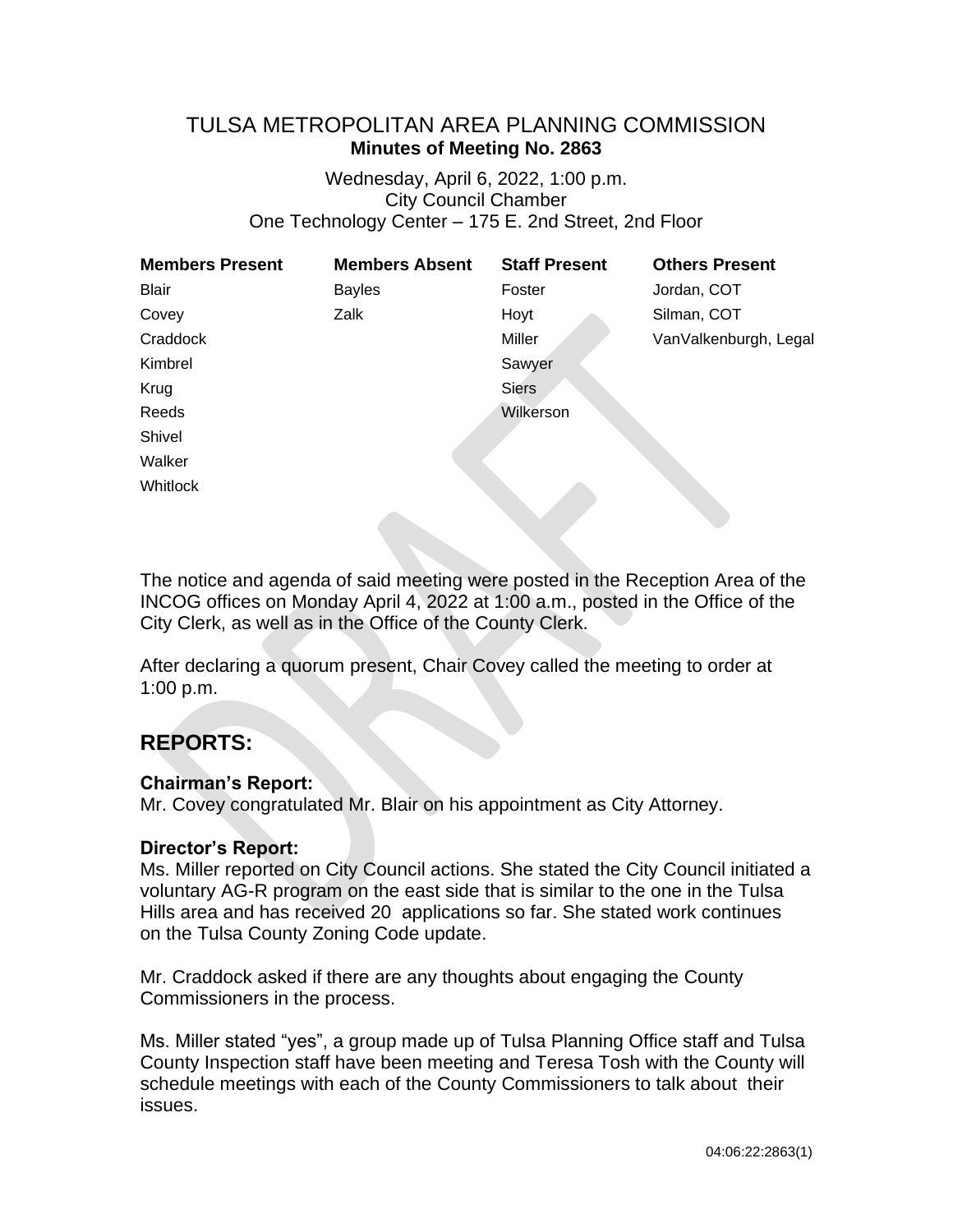#### \* \* \* \* \* \* \* \* \* \* \* \*

#### **Minutes:**

**1.** Minutes of March 2, 2022 Meeting No. 2861

Approval of the minutes of **March 2, 2022 Meeting No. 2861**

#### **TMAPC Action; 9 members present:**

On **MOTION** of **WALKER,** the TMAPC voted 9-0-0 (Blair, Covey, Craddock, Kimbrel, Krug, Reeds, Shivel, Walker, Whitlock, "aye"; no "nays"; none "abstaining"; Bayles, Zalk, "absent") to **APPROVE** the minutes of March 2, 2022 Meeting No. 2861

## **CONSENT AGENDA**

**All matters under "Consent" are considered by the Planning Commission to be routine and will be enacted by one motion. Any Planning Commission member may, however, remove an item by request.**

**2. PUD-329-A-1 Lori Worthington** (CD 2) Location: South of the southeast corner of South Lewis Avenue and East 71st Street South requesting a **PUD Minor Amendment** to add a monument sign to allowable signage

# **STAFF RECOMMENDATION:**

## **SECTION I:** PUD-329-A-1 Minor Amendment

Amendment Request: Modify the PUD Development Standards to add a monument sign to the allowable signage.

The current PUD development standards refer to signage allowed in the OM zone, which limits the PUD to one sign, which can be a wall, projecting or freestanding sign. There is one existing wall sign located on the one building within the subject lot. The applicant is proposing that, in addition to the wall sign, a monument sign be allowed displaying the names of the tenants of the building as shown on the exhibit provided by the applicant.

The monument sign shall be limited to 10 ft in height and 50 sf in area. Wall signs shall be allowed with a maximum area of 32 sf in area or 0.30 sf per linear foot of street frontage, whichever is greater, but in no case exceed 150 sf in area, which is the allowable sign area for lots located in the OM zone per Section 60.060-C of the City of Tulsa Zoning Code.

*Staff Comment: This request is considered a Minor Amendment as outlined by Section 30.010.I.2.c(12) of the City of Tulsa Zoning Code.*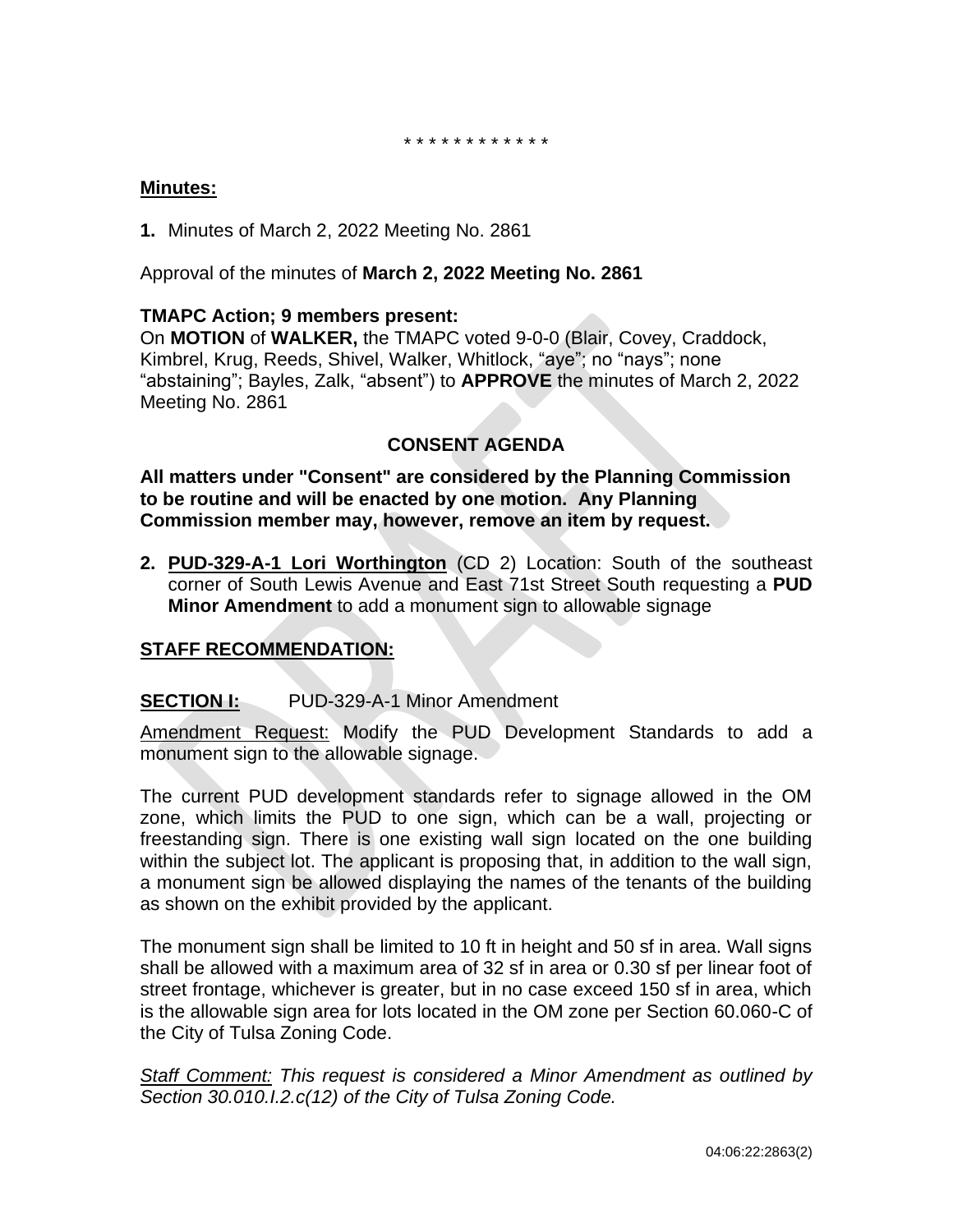*"Modifications to approved signage, provided the size, location, number and character (type) of signs is not substantially altered."*

Staff has reviewed the request and determined:

- 1) PUD-329-A-1 does not represent a significant departure from the approved development standards in the PUD and is considered a minor amendment to PUD-329-A.
- 2) All remaining development standards defined in PUD-329-A shall remain in effect.

With considerations listed above, staff recommends **approval** of the minor amendment to add a monument sign to the allowable signage of the PUD.

#### **Legal Description for PUD-329-A-1 :**

Lot 1, Block 1 South Lewis Plaza Amended

\* \* \* \* \* \* \* \* \* \* \* \*

**3. PUD-429-2 Michael Scarbrough** (CD 9) Location: Northwest corner of East 71st Street South and South Canton Avenue requesting a **PUD Minor Amendment** to add car wash as an allowable use

## **STAFF RECOMMENDATION:**

**SECTION I:** PUD-429-2 Minor Amendment

Amendment Request: Modify the PUD Development Standards to add Car Wash as an allowable use.

The current PUD development standards allow offices, restaurants, convenience goods and services, shopping goods and services and automobile and related activities but limited to fuel sales. The applicant is proposing to add Car Wash as an allowable use, which would fall under the Personal Vehicle Repair and Maintenance subcategory of the City of Tulsa Zoning Code. This use is permitted by right in the CS district, which is the underlying zoning of PUD-429.

*Staff Comment: This request is considered a Minor Amendment as outlined by Section 30.010.I.2.c(15) of the City of Tulsa Zoning Code.*

> *"Changes in an approved use to another use may be permitted, provided the underlying zoning on the particular site within the PUD would otherwise permit such use as of right and the proposed use will not result in any increase of incompatibility with the present and future use of nearby properties."*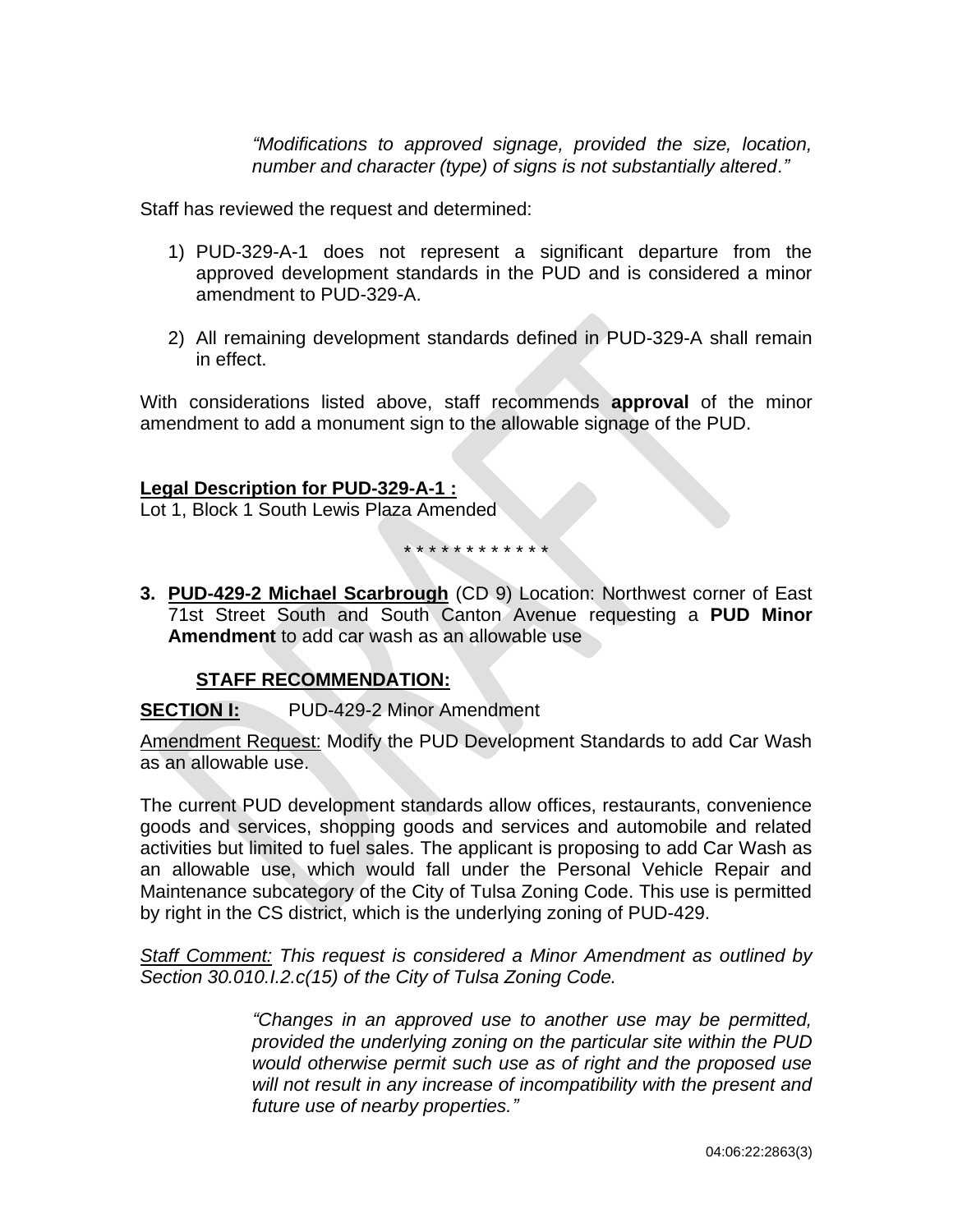Staff has reviewed the request and determined:

- 1) PUD-429-2 does not represent a significant departure from the approved development standards in the PUD and is considered a minor amendment to PUD-429.
- 2) All remaining development standards defined in PUD-429 shall remain in effect.

With considerations listed above, staff recommends **approval** of the minor amendment to add Car Wash as an allowable use.

## **Legal Description for PUD-429-2 :**

PRT LT 1 BEG SECR LT 1 TH W300 N200 E300 S200 POB BLK 2 BURNING **HILLS** 

## **TMAPC Action; 9 members present:**

On **MOTION** of **WALKER,** the TMAPC voted 9-0-0 (Blair, Covey, Craddock, Kimbrel, Krug, Reeds, Shivel, Walker, Whitlock, "aye"; no "nays"; none "abstaining"; Bayles, Zalk, "absent") to **APPROVE** Items 2 and 3 per staff recommendation.

# **PUBLIC HEARING – PLATS**

**4. Windrush II** (County) Minor Subdivision Plat, Location: South of the southeast corner of East 131<sup>st</sup> Street South and South Mingo Road

# **STAFF RECOMMENDATION: MINOR SUBDIVISION PLAT**

## **Windrush II - (County)**

South of the southeast corner of East 131<sup>st</sup> Street South and South Mingo Road

This plat consists of 5 lots, 1 block on 2.436  $\pm$  acres.

The Technical Advisory Committee (TAC) met on March 17, 2022 and provided the following conditions:

- **1. Zoning:** Property is zoned RM-2 (Residential Multifamily). Proposed lots conform to the requirements of the RM-2 district.
- **2. Addressing:** Addresses provided by INCOG must be shown on face of the plat.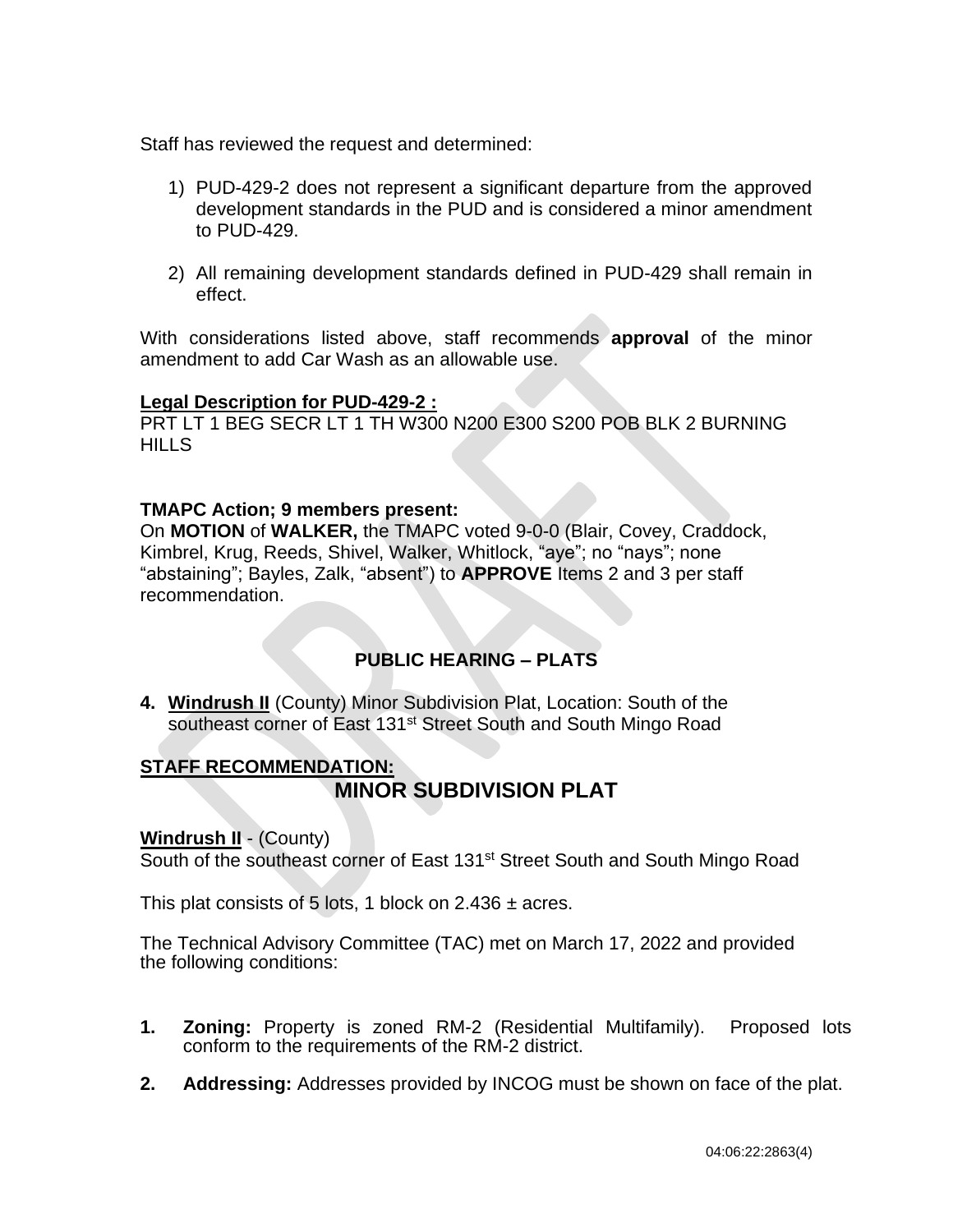- **3. Transportation & Traffic:** Approved as submitted.
- **4. Sewer/Water:** City of Bixby serves the site with water/sewer. Release letter from the City of Bixby has been received and indicates all water/sewer is in place.
- **5. Stormwater, Drainage, & Floodplain:** Approved as submitted.
- **6. Utilities: Telephone, Electric, Gas, Cable, Pipeline, Others:** All release letters have been received. Oil & Gas certificate was submitted.

Staff recommends **APPROVAL** of the minor subdivision plat subject to the conditions provided by TAC and the requirements of the Subdivisions Regulations.

#### **The applicant was not present.**

**There were no interested parties wishing to speak.**

#### **TMAPC Action; 9 members present:**

On **MOTION** of **WALKER,** the TMAPC voted 9-0-0 (Blair, Covey, Craddock, Kimbrel, Krug, Reeds, Shivel, Walker, Whitlock, "aye"; no "nays"; none "abstaining"; Bayles, Zalk, "absent") to **APPROVE** the Minor Subdivision Plat for Windrush II per staff recommendation

\* \* \* \* \* \* \* \* \* \* \* \*

**5. Saint Francis Hospital South** (CD 7) Preliminary Plat, Location: Northeast corner of East 91<sup>st</sup> Street South and Highway 169

#### **STAFF RECOMMENDATION:**

**Saint Francis Hospital South** - (CD 7) Northeast corner of East 91<sup>st</sup> Street South and Highway 169

This plat consists of 2 lots, 1 block on  $40.93 \pm \text{acres}$ .

The Technical Advisory Committee (TAC) met on March 17, 2022 and provided the following conditions:

**1. Zoning:** The subject tract is zoned CO (Corridor) and is located within an approved Planned Unit Development (PUD-586-A).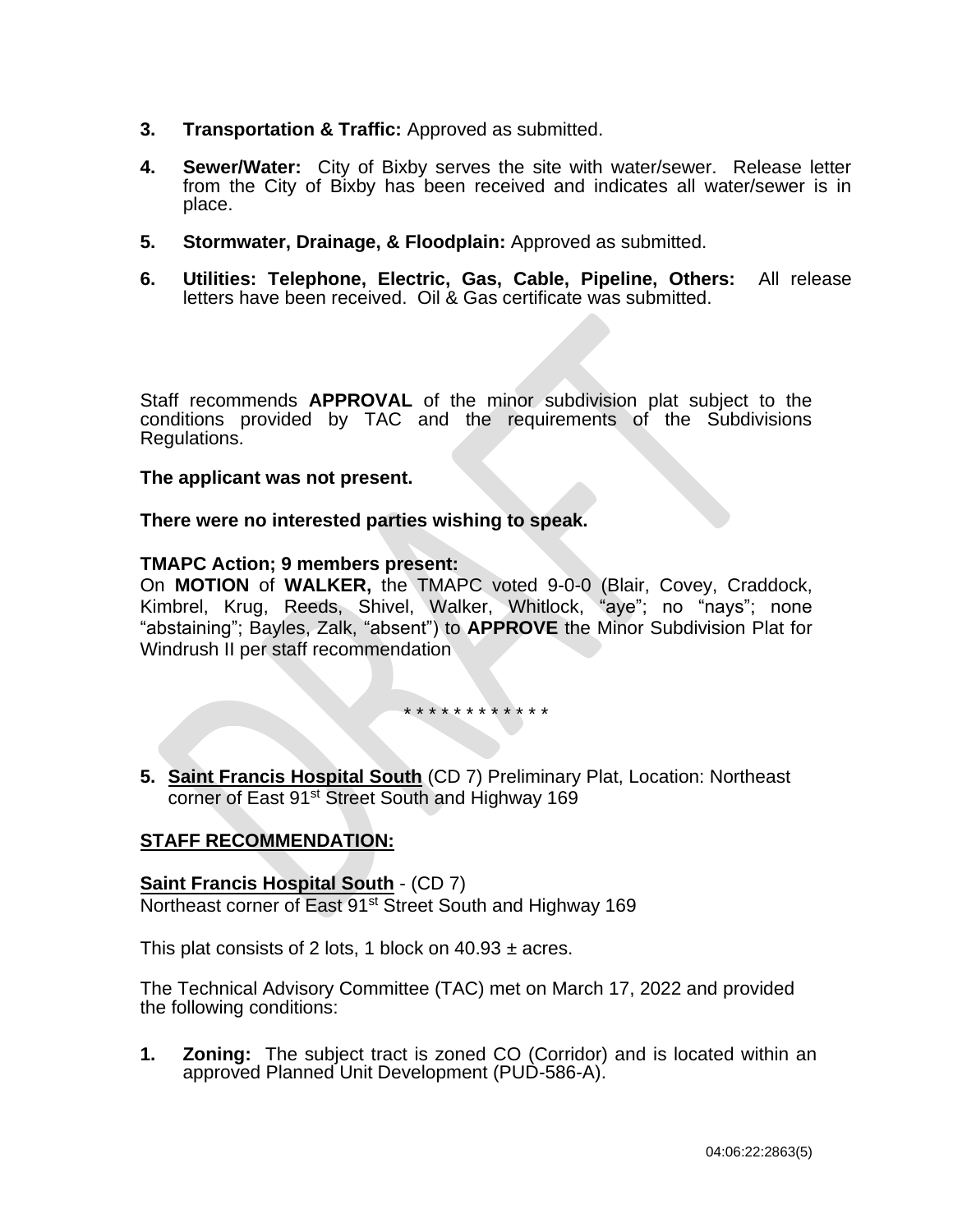- **2. Addressing:** City of Tulsa addresses and street names must be assigned and affixed to the face of the final plat along with an address disclaimer.
- **3. Transportation & Traffic:** Sidewalks and ADA accessible ramps will be required along East 91<sup>st</sup> Street South and require approval of an IDP. IDP approval is required prior to final plat approval. Include sidewalk language in deed of dedication. Lot 2 currently has no access. Provide access solution on final plat.
- **4. Sewer/Water:** Easements must be provided as required to cover existing/proposed public infrastructure. All easements are required to be labeled and dimensioned on the face of the final plat. Sanitary sewer and water extensions require approval of an IDP. IDP approval is required prior to final plat approval.
- **6. Engineering Graphics:** Submit subdivision data control sheet with final plat submittal. In the plat subtitle, add "City of Tulsa" before Tulsa County. In the location map, show all platted boundaries, label all other property as unplatted and label the plat location as "project location" or "site". Under Basis of Bearing information include coordinate system used. Provide a bearing angle preferably shown on the face of the plat. Ensure bearing angles shown on the face of the plat match the written legal description. Add signature block for City officials.
- **7. Stormwater, Drainage, & Floodplain:** Storm sewer improvements are required for the proposed development and must be approved through the IDP process. Easements, as required, must be shown on the face of the plat with labels and dimensions. IDP approval is required prior to final plat approval.
- **8. Utilities: Telephone, Electric, Gas, Cable, Pipeline, Others:** All utilities indicated to serve the site must provide a release prior to final plat approval. Provide a Certificate of Records Search from the Oklahoma Corporation Commission to verify no oil & gas activity on the site.

Staff recommends **APPROVAL** of the preliminary subdivision plat subject to the conditions provided by TAC and all other requirements of the Subdivision and Development Regulations. City of Tulsa release letter including Development Services, City Legal, and Engineering Services is required prior to final plat approval.

#### **The applicant indicated his agreement with staff's recommendation.**

#### **There were no interested parties wishing to speak.**

#### **TMAPC Action; 9 members present:**

On **MOTION** of **WALKER,** the TMAPC voted 9-0-0 (Blair, Covey, Craddock, Kimbrel, Krug, Reeds, Shivel, Walker, Whitlock, "aye"; no "nays"; none "abstaining"; Bayles, Zalk, "absent") to **APPROVE** the Preliminary Subdivision Plat for Saint Francis Hospital South per staff recommendation.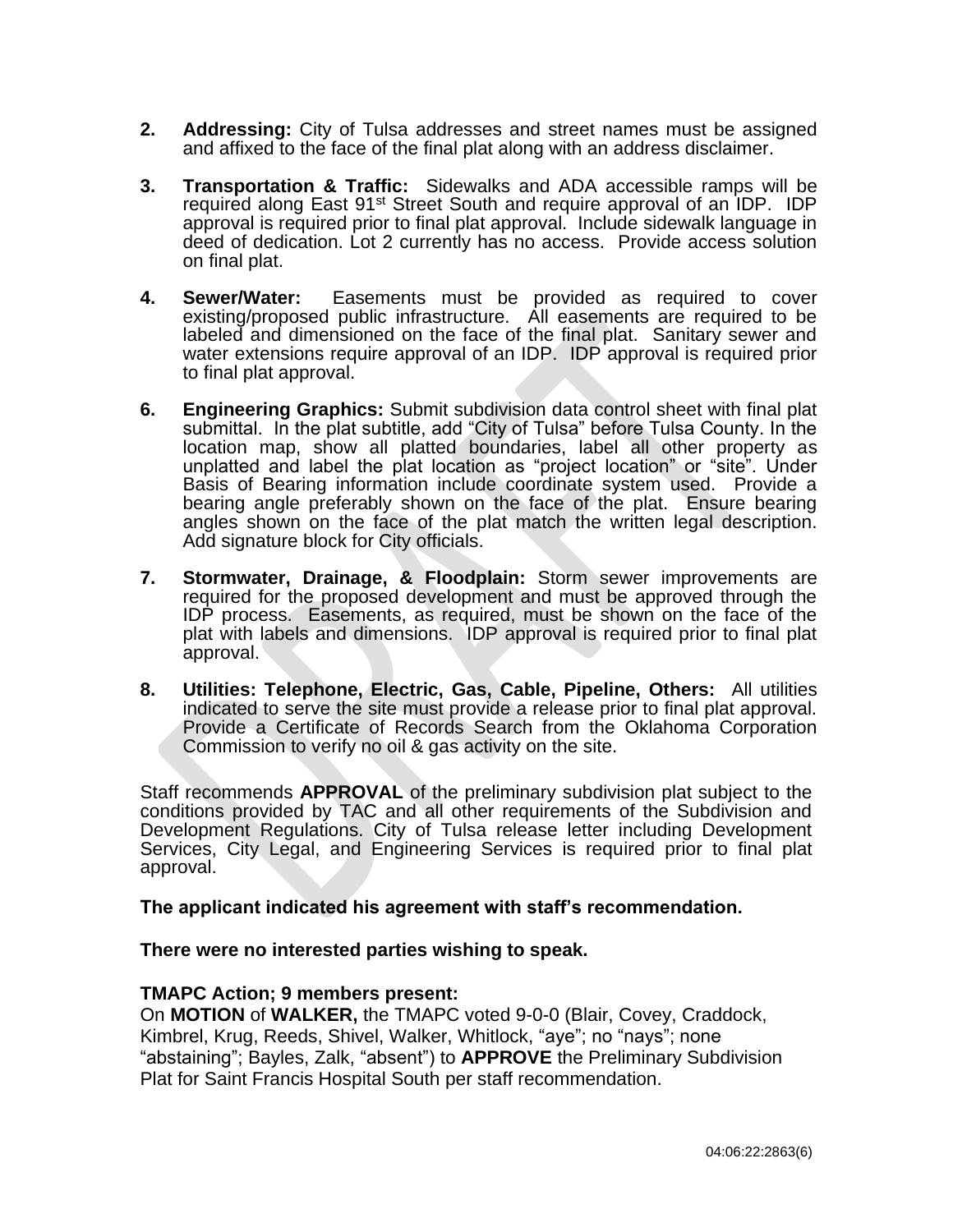## **PUBLIC HEARING-COMPREHENSIVE PLAN AMENDMENTS**

Items 6 and 7 were presented together.

**6. TCCP-9 Donald Leblanc** (County) Location: Southeast corner of South 81st West Avenue and West 18th Street South requesting to amend the Land Use Map designation of the subject property from **Residential to Industrial/Regional Employment** (Related to CZ-530)

#### **STAFF RECOMMENDATION: Property Information and Land Use Request**

The subject property is a 0.64-acre, unplatted tract of land on the Southeast corner of South 81st West Avenue and West 18th Street South. The applicant has submitted the following Comprehensive Plan amendment request to amend the land use designation of the of the subject property from *Residential* to *Industrial/Regional Employment*. This request is accompanied by a concurrent rezoning request (CZ-530), which proposes a zoning change on the subject tract from RM-2 to IM in order to allow an industrial use for a wrecker business.

# **Background**

The parcel subject to this Comprehensive Plan amendment request is located within the fenceline of Sand Springs and abuts IM (Industrial Moderate) zoning and uses to the north, west, and south. It abuts RS zoning to the east with a residential use. The abutting properties to the north, west, and south have a land use designation of Industrial/Regional Employment. The land use designation for the property to the east is Residential.

The land use designation of the subject property was designated as Residential in the 2030 Sand Springs Land Use Master Plan which was adopted June 26, 2017. It was later adopted on October 7, 2020 (Resolution 2817:1015) by Tulsa Metropolitan Area Planning Commission and approved by the Board of County Commissioners on October 26, 2020, as part of the Tulsa County Comprehensive Land Use Plan.

The Major Street and Highway Plan designates South 81<sup>st</sup> West Avenue as a Residential Collector. US Highway 412 lies approximately 2000 feet to the north and is designated as a Freeway. The subject property is located in the 500-year floodplain. The subject area is located within the Sand Springs Public Schools District.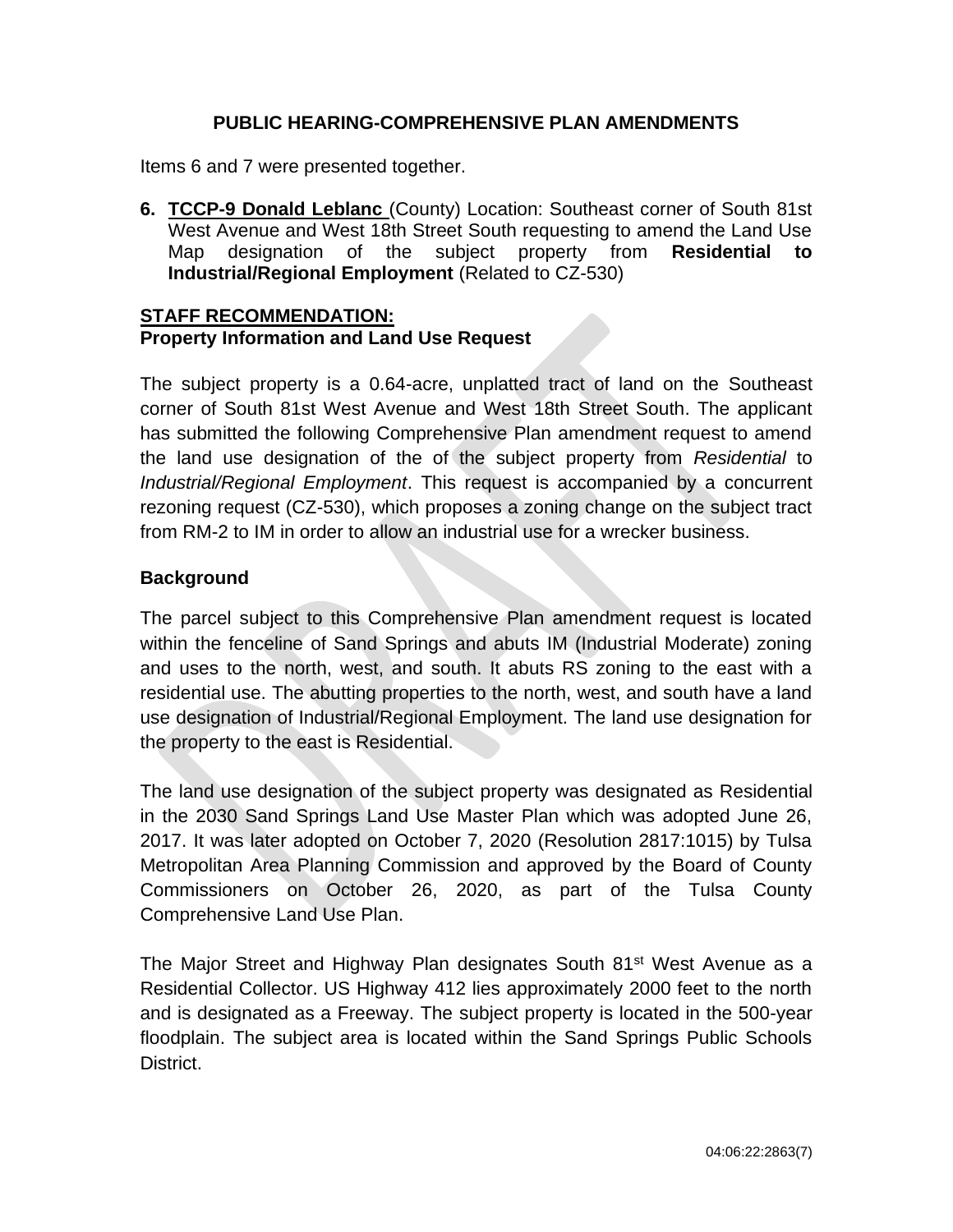# **Existing Land Use Designation (Tulsa County Comprehensive Land Use Plan)**

"The **Residential** designation is defined in both the 2030 Sand Springs Master Land Use Plan and the Tulsa County Land Use Plan as follows: The Residential category is typically comprised of single-family neighborhoods of varying lot sizes and represents the lowest intensity of all the use categories outside of Agricultural Districts. Dwelling unit densities within the Residential category generally range from 2 to 5 units per acre but density can be as little as 1 or fewer per acre. Planned Unit Developments may also be found in the Residential land use category and may contain various intensities of residential housing. In most cases, the Residential use category is buffered from higher intensity uses such as Commercial with the Transitional use district.

Sewer is the dependent variable in terms of the type of density the neighborhood may have. Densities within future developments within the Residential category will depend greatly on the availability of sanitary sewer service. Most of the higher density single family neighborhoods can be found near available sanitary sewer service. One area of concern is the need to expand or extend sewer services into areas of potential growth to allow for more development options and densities to occur. Other areas of the fenceline area may not develop to densities any greater than 1 or 2 dwelling units per acre because of the expense of bringing sewer to these locations. As a result of the many variables involved, the Residential category was not broken apart into two different categories, such as rural or urban.

Land availability can be an issue within Sand Springs as large parcels of land are owned by various entities, trusts, and individuals. However, there is available land for development, but unlike other communities, Sand Springs does have some geological, topographical, and developmental challenges. None of which are insurmountable but do require additional prep work and design considerations compared with other communities in the Tulsa Metropolitan Area.

In some instances, duplexes or townhomes may be appropriate in the Residential land use category. The use of these residential densities can provide for more housing stock while utilizing less land in more developed areas. These uses can serve as good transitional housing when located near higher intensity uses or provide for redevelopment/infill housing opportunities when located in proper locations. Considering this, duplex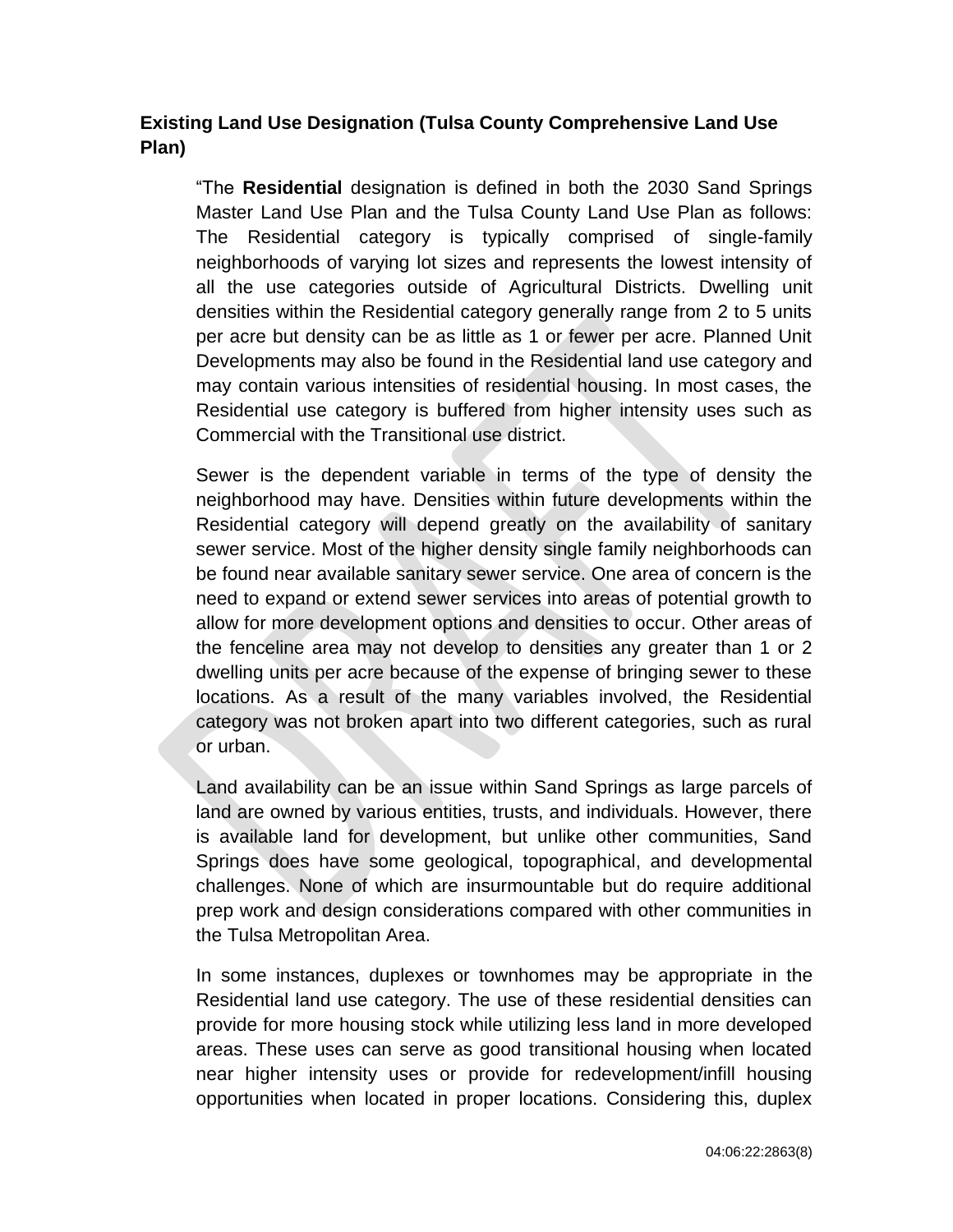and townhome uses may be appropriate in some locations within the Residential land use district."

# **Proposed Land Use Designation (Tulsa County Comprehensive Land Use Plan)**

The applicant is proposing the *Industrial/Regional Employment* land use designation for the entirety of the subject property:

"The **Industrial/Regional Employment** designation is defined in both the 2030 Sand Springs Master Land Use Plan and the Tulsa County Land Use Plan as follows: The Industrial/Regional Employment Land Use District represents the highest intensity of Land use in Sand Springs. The Plan calls for industrial uses to be targeted around existing patterns of industrial activity. Most of Sand Springs' current industrial activity includes light industrial, warehousing, storage facilities, small manufacturing shops, and numerous larger manufacturing and industrial uses. Some of the larger uses are in the manufacturing of steel pipes, fabrication, and oil refinement industries. Historically, Sand Springs has been a manufacturing community full of industry, but with economic, technological, and numerous other factors, the community has seen a downturn in industrial industry jobs in recent years. Some higher intensity commercial uses may be appropriate in the Industrial/Regional Employment Use District. These may include higher intensity auto and truck repair, truck rental facilities, lumber yards, etc., but other commercial uses, when located in appropriate areas, should be considered as many industrial areas are being cleared for redevelopment or are being underutilized.

There are numerous areas located within the City of Sand Springs fenceline that might be appropriate for additional industrial development or that are currently being used for Industrial purposes. These properties have been displayed on the Land Use Map for the purpose of identifying additional areas of industrial growth."

| Locatio<br>n | <b>Existing</b><br>Zoning | <b>Existing Land Use</b><br><b>Designation</b> | <b>Existing Use</b>             |
|--------------|---------------------------|------------------------------------------------|---------------------------------|
| N            | ΙM                        | Industrial/Regional<br>Employment              | <b>Fabrication Welding Shop</b> |
| S            | ΙM                        | Industrial/Regional                            | Vacant (previously              |
|              |                           | Employment                                     | automotive scrap yard)          |

# **Zoning and Surrounding Uses**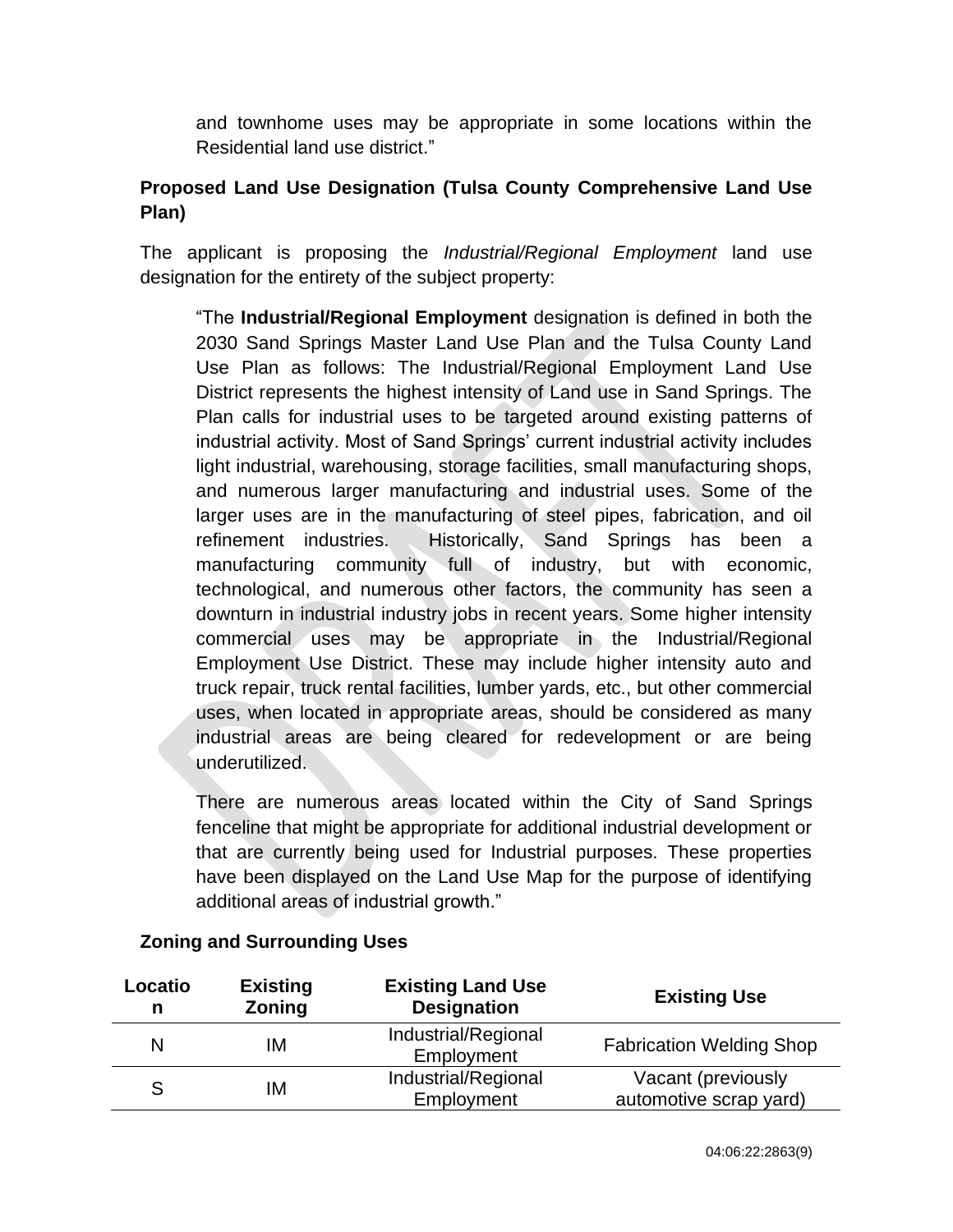|   | RM-2 | Residential                       | Single-family home                             |
|---|------|-----------------------------------|------------------------------------------------|
| W | ΙM   | Industrial/Regional<br>Employment | <b>Asphalt Plant</b><br>(City of Sand Springs) |

## **Applicant's Justification**

As part of the amendment application, the applicant is asked to justify their amendment request. Specifically, they are asked to provide a written justification to address:

- 1. How conditions on the subject site have changed, as well as those on adjacent properties and immediate area.
- 2. How changes have impacted the subject site to warrant the proposed amendment.
- 3. How the proposed change will enhance the surrounding area and Tulsa County.

The applicant submitted the following responses:

#### **Justification of Request**

"While the property is zoned RM-2, it is no longer a suitable zoning for the site as the surrounding area has turned mostly industrial as the area has become dilapidated with burnt out and junk singlefamily homes and mobile home trailers. However, the property is in a tremendous location for a wrecker service to service the Sand Springs area with city services around the corner, Sand Springs animal welfare, Sand Springs water treatment Center and a Sand Spring maintenance yard for city vehicles. The zoning change will increase property tax roll value."

## **Additional Information provided by the applicant:**

#### **Request**

Request to rezone the subject property from RM-2 to IM to allow the development of property to be a Wrecker Service to service Sand Springs and tow for the Sand Springs Police Department.

#### **Site History**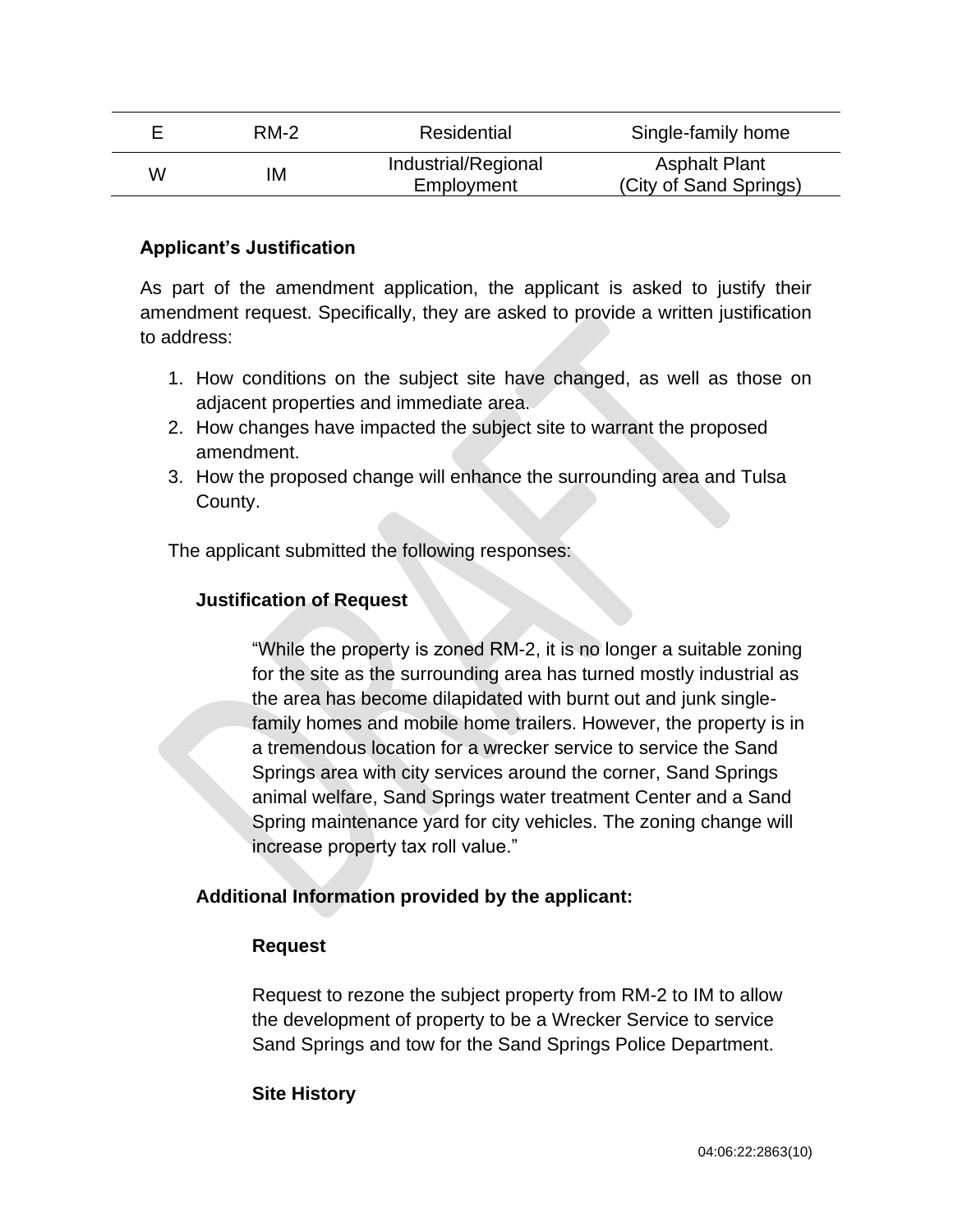The property is owned by Semper Irrevocable Trust. It was bought in late 2021 from William Brian Wickett. The previous owner lived on the property in multiple mobile home trailers. They decided to sell the property after the last two mobile home trailers they had on the property had fires resulting in total losses from each fire.

#### **Staff Summary & Recommendation**

The applicant is requesting to amend the land use designation from Residential to Industrial/Regional Employment. They have submitted a concurrent request to rezone the property from Residential to Industrial Moderate. Staff contacted the Planning Director in Sand Springs, Brad Bates, for comments. Mr. Bates reviewed the request and stated that The City of Sand Springs did not have any issues with the proposed change. The conditions surrounding the subject site have changed over time into more of an industrial area. The proposed rezoning will increase an opportunity for an industrial development where there are already existing industrial uses.

Staff recommends **approval** of the Industrial/Regional Employment land use designation as requested by the applicant.

#### **TMAPC Action; 9 members present:**

On **MOTION** of **WALKER,** the TMAPC voted 9-0-0 (Blair, Covey, Craddock, Kimbrel, Krug, Reeds, Shivel, Walker, Whitlock, "aye"; no "nays"; none "abstaining"; Bayles, Zalk, "absent") to **ADOPT** TCCP-9 as an amendment to the Tulsa County Comprehensive Plan per staff recommendation.

# **PUBLIC HEARING - REZONING**

**7. CZ-530 Donald Leblanc** (County) Location: Southeast corner of South 81st West Avenue and West 18th Street South requesting rezoning from **RM-2 to IM** to permit a wrecker service (Related to TCCP-9)

## **STAFF RECOMMENDATION: SECTION I: CZ-530**

**DEVELOPMENT CONCEPT:** The applicant is proposing to rezone the subject lots from RM-2 to IM to permit a wrecker service. The site is located within an area of containing multiple industrial uses. The lots to the north, south and west are currently zoned IM. The site is currently designated as Residential in the Tulsa County Comprehensive Plan. While this proposal would not be compatible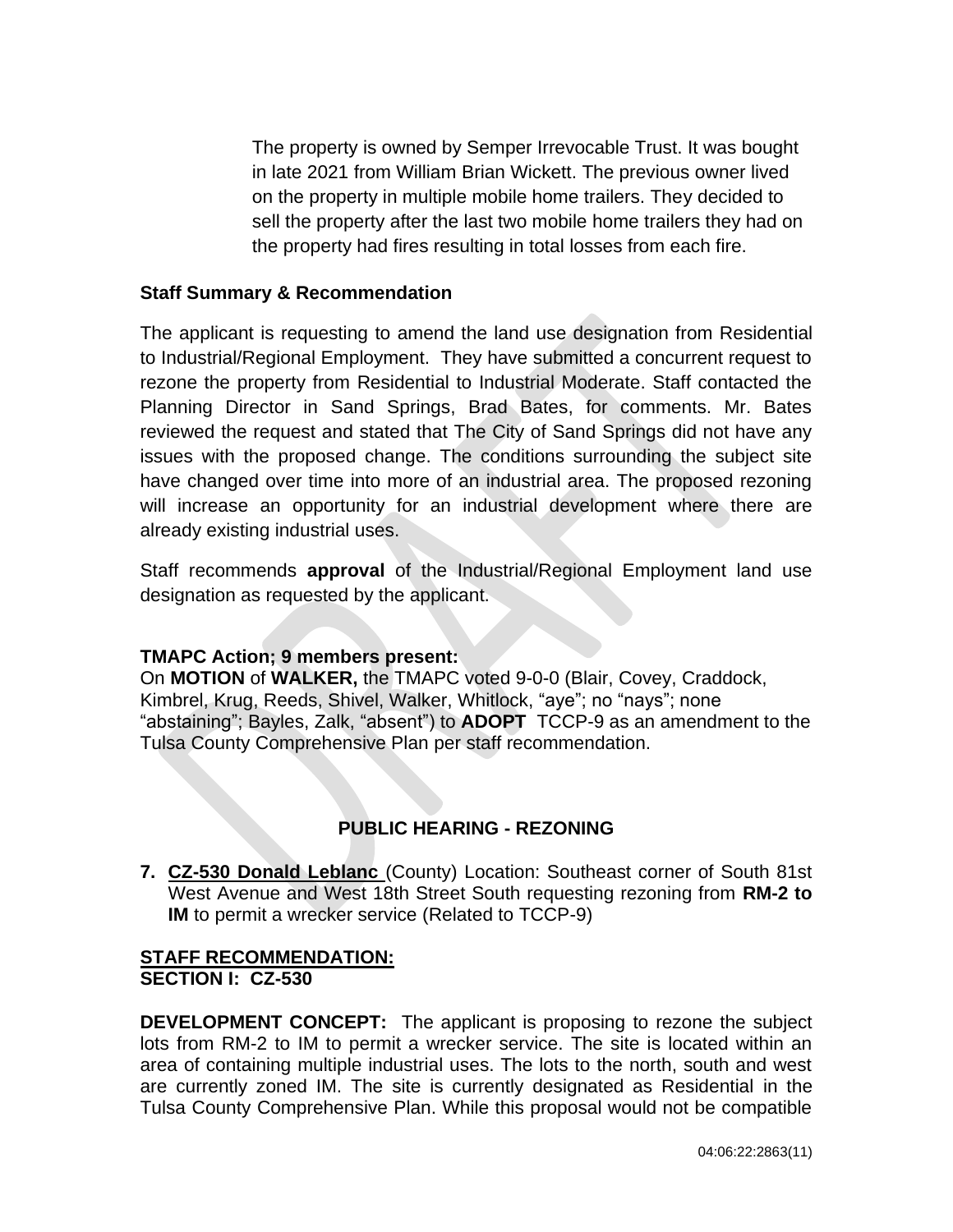with this designation, a concurrent Tulsa County Comprehensive Plan Amendment case, TCCP-9, proposes to revise the land use designation of the subject lot to Industrial/Regional Employment. If TCCP-9 is approved, the proposed rezoning to IM would be consistent with that land use designation.

## **DETAILED STAFF RECOMMENDATION:**

The IM District is designed to group together a wide range of industrial uses, which may produce moderately objectionable environmental influences in their operation and appearance. CZ-530 contemplates rezoning this site from RM-2 to IM which is consistent with the surrounding current uses.

The allowed uses in an IM district will have little environmental impact on surrounding properties and.

CZ-530 is not consistent with the current land use designation however the applicant has submitted an amendment to the Tulsa County Comprehensive Plan Amendment, TCCP-9. The applicant has requested revising the land use designation from Residential to Industrial/Regional Employment. Staff supports that request therefore,

## **Staff recommends Approval of CZ-530 to rezone property from RM-2 to IM.**

# **RELATIONSHIP TO THE COMPREHENSIVE PLAN:**

*Staff Summary: The site is located within the Residential designation of the 2030 Sand Springs Land Use Plan, which was adopted as part of the Tulsa County Comprehensive Land Use Plan on October 26th, 2020. The proposed use would not be compatible with this designation, however a Comprehensive Plan Amendment (TCCP-9) is concurrently proposed for this site, which would change the designation to Industrial/Regional Employment. The proposed rezoning would be compatible with this designation.*

Land Use Vision:

*Land Use Plan map designation*:

Residential (current designation)

The Residential category is typically comprised of single-family neighborhoods of varying lot sizes and represents the lowest intensity of all the use categories outside of Agricultural Districts. Dwelling unit densities within the Residential category generally range from 2 to 5 units per acre but density can be as little as 1 or fewer per acre. Planned Unit Developments may also be found in the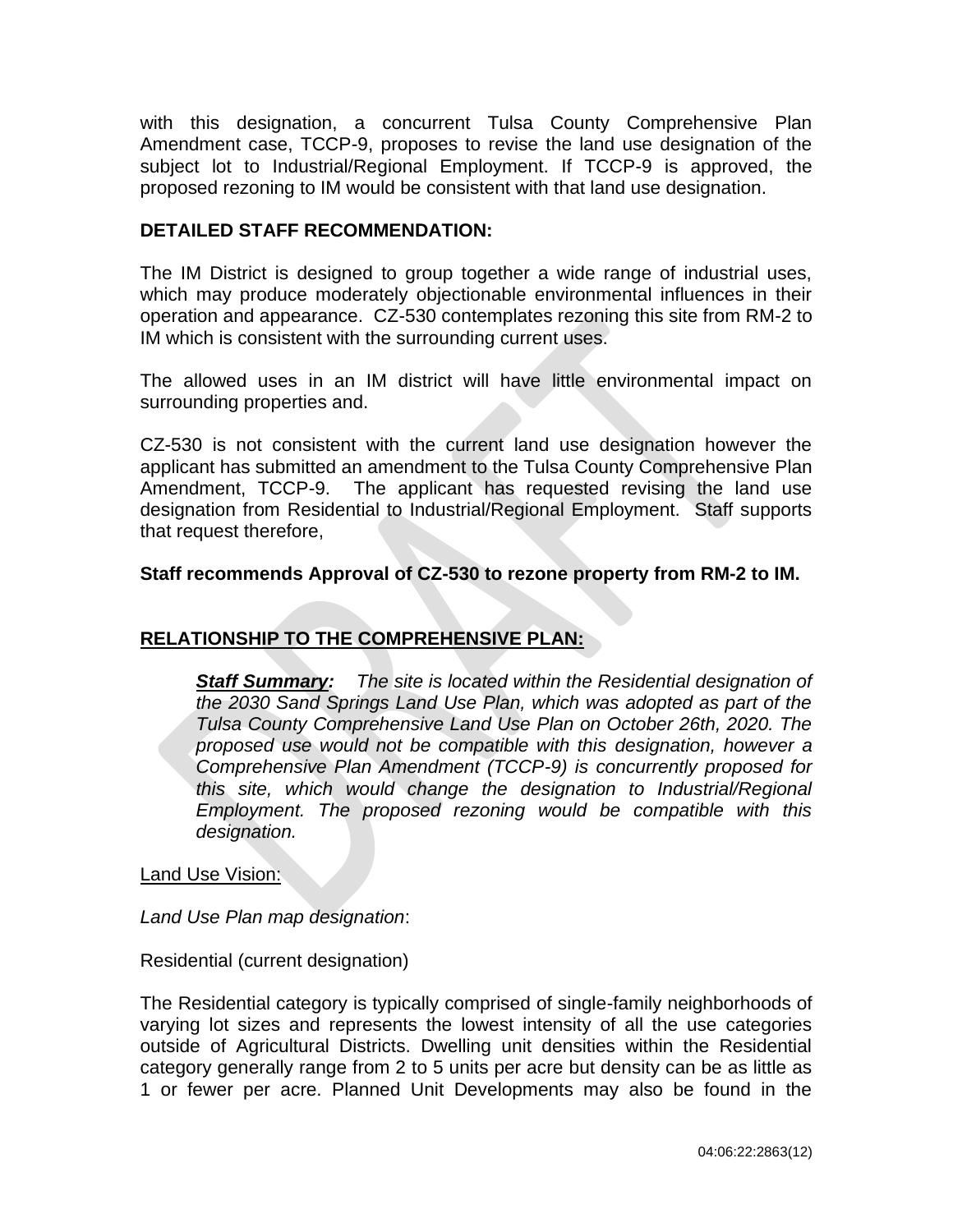Residential land use category and may contain various intensities of residential housing. In most cases, the Residential use category is buffered from higher intensity uses such as Commercial with the Transitional use district.

Industrial/Regional Employment (proposed designation in TCCP-9)

The Industrial/Regional Employment Land Use District represents the highest intensity of Land use in Sand Springs. The Plan calls for industrial uses to be targeted around existing patterns of industrial activity. Most of Sand Springs' current industrial activity includes light industrial, warehousing, storage facilities, small manufacturing shops, and numerous larger manufacturing and industrial uses. Some of the larger uses are in the manufacturing of steel pipes, fabrication, and oil refinement industries. Historically, Sand Springs has been a manufacturing community full of industry, but with economic, technological, and numerous other factors, the community has seen a downturn in industrial industry jobs in recent years. Some higher intensity commercial uses may be appropriate in the Industrial/Regional Employment Use District. These may include higher intensity auto and truck repair, truck rental facilities, lumber yards, etc., but other commercial uses, when located in appropriate areas, should be considered as many industrial areas are being cleared for redevelopment or are being underutilized.

*Areas of Stability and Growth designation*: N/A

## Transportation Vision:

*Major Street and Highway Plan*: S 81<sup>st</sup> W Ave is designated as a Residential Collector. W 18<sup>th</sup> St S does not have a designation.

*Trail System Master Plan Considerations*: The Go Plan illustrates a proposed shared use path along the edge of the Arkansas River approximately 1/8<sup>th</sup> mile to the south and a sidewalk gap along the entire length of  $S$  81<sup>st</sup> W Ave to the north of the Arkansas River.

Small Area Plan: None

Special District Considerations: None

Historic Preservation Overlay: None

# DESCRIPTION OF EXISTING CONDITIONS:

*Staff Summary: The site is currently vacant land*

Environmental Considerations: The site is located within the 500 year flood plain of the Tulsa County Flood Plain Map.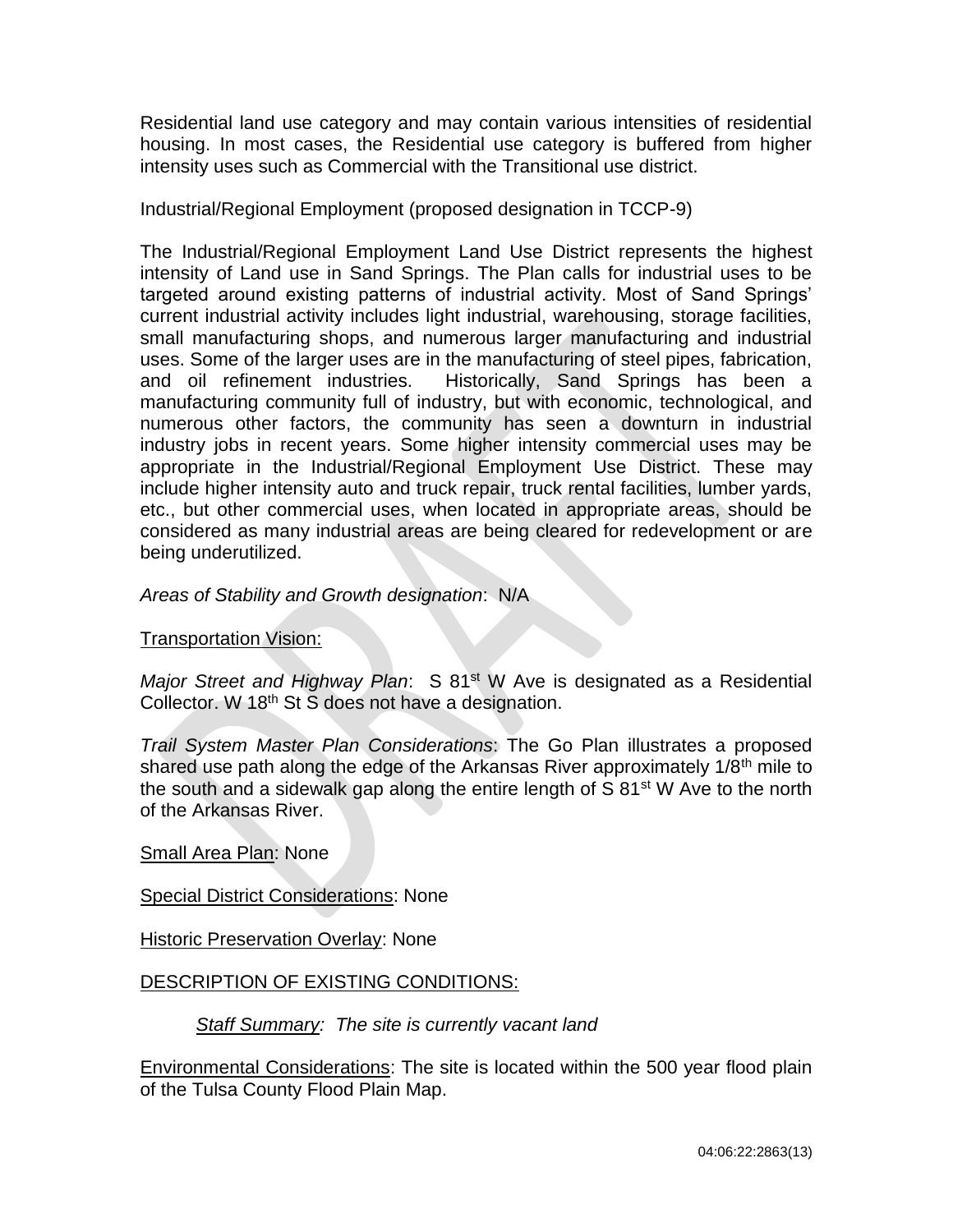## Streets:

| <b>Existing Access</b>   | <b>MSHP Design</b>       | MSHP R/W | Exist. # Lanes |
|--------------------------|--------------------------|----------|----------------|
| S 81 <sup>st</sup> W Ave | Residential<br>Collector | 60 Feet  |                |
| W $18th$ St S            | No designation           | N/A      |                |

#### Utilities:

The subject tract has municipal water and sewer available.

## Surrounding Properties:

| Location     | <b>Existing Zoning</b> | <b>Existing Land</b><br>Use        | Area of<br>Stability or | <b>Existing Use</b>                    |
|--------------|------------------------|------------------------------------|-------------------------|----------------------------------------|
|              |                        | Designation                        | Growth                  |                                        |
| <b>North</b> | ΙM                     | Industrial/Region                  | N/A                     | <b>Fabrication Welding</b>             |
|              |                        | al Employment                      |                         | Shop                                   |
| South        | ΙM                     | Industrial/Region<br>al Employment | N/A                     | Vacant (previously<br>automotive scrap |
|              |                        |                                    |                         | yard)                                  |
| East         | $RM-2$                 | <b>Residential</b>                 | N/A                     | Single-Family Home                     |
| West         | IM                     | Industrial/Region<br>al Employment | N/A                     | <b>Asphalt Plant</b>                   |

# **SECTION III: Relevant Zoning History**

## **History:**

**ZONING ORDINANCE:** Resolution number 11813 dated June 26, 1970, established zoning for the subject property.

# *Surrounding Property:*

**CBOA-2498 May 2004:** The Board of Adjustment **approved** a *Special Exception* to permit asphalt refining and manufacturing, concrete repurposing and recycling, and oil, asphalt, and polymer storage (Use Unit 27) in an IM District (Section 910, Table 1), on property located at 1900 South 81st Avenue West.

**CBOA-2407 September 2011:** The Board of Adjustment **approved** a *Special Exception* to permit a manufactured home (Use Unit 9) in a RM-2 district, on property located at 7912 West 17<sup>th</sup> Street South.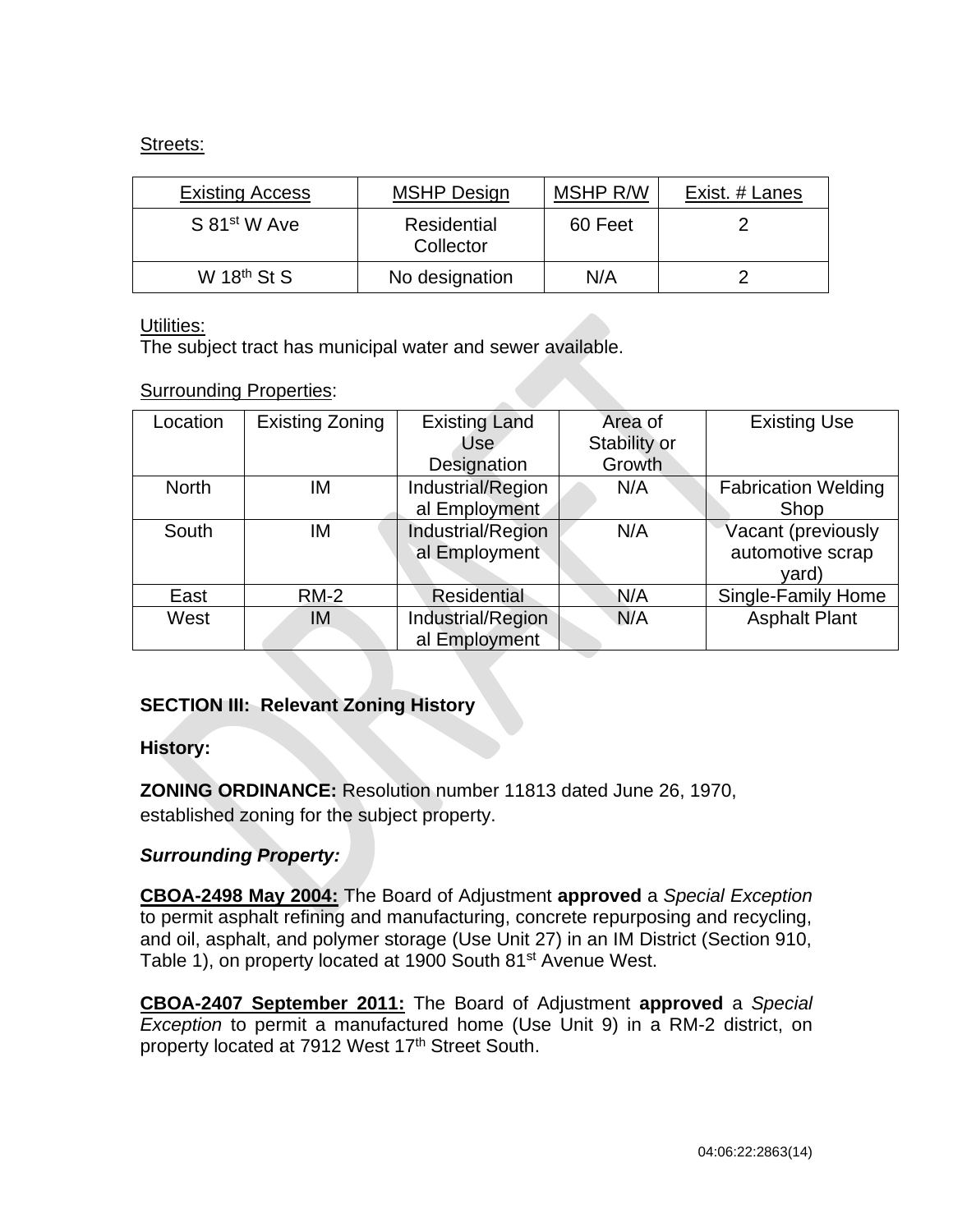**CBOA-1667 August 1999:** The Board of Adjustment **approved** a *Special Exception* to permit one manufactured home on each of three separate lots in the RM district, on property located at 7904-7906-7908 West 18<sup>th</sup> Street.

**CBOA-784 May 1996:** The Board of Adjustment **approved** an Appeal (Section 1650 – Appeals from the Decision of the Building Inspector – Use Unit 1226) an appeal from the decision of the Building Inspector in denying a permit for a Use unit 26; subject to the installation of an 8' screening fence around the entire yard and processing area; finding that the metal processing business is a use similar to those in Use Unit 26 and is to be classified under that Use Unit, on property located at SE/c 19<sup>th</sup> Street and South 81<sup>st</sup> West Avenue.

**CBOA-636 February 1986:** The Board of Adjustment **approved** a *Special Exception* to permit a mobile home in an RM zoned district, on property located at 7906 West 18<sup>th</sup> Street.

**CBOA-360 June 1983:** The Board of Adjustment **approved** a *Special Exception* to permit a mobile home in an RM District, on property located at 7830 West 18<sup>th</sup> Street.

## **TMAPC Comments:**

Mr. Craddock stated the Future Land Use Map shows a lot of residential in this area and everything except due north Industrial or Regional Employment. He stated a lot of the surrounding uses are not residential.

Staff stated this is within the Sand Springs fence line and if approved they will consider changing their Comprehensive Plan also.

Mr. Craddock asked if Sand Springs would be changing other areas in their Comprehensive Plan or just this one.

Staff stated he was not sure about other areas; they specifically noted this site.

Mr. Covey stated the Industrial/Regional Employment just to the north of this site on Page 6.8 of the agenda packet it looks like the little segment to the north is an outlier. He asked when that occurred, was it recently or a while back.

Staff stated he did not know.

Mr. Covey stated it looks like a hard line was drawn to the south and now we are starting to encroach into a neighborhood. He stated the argument is someone let that happen and his question is, when did it happen or was it always like that.

Staff stated he did not know and the history did not cover that.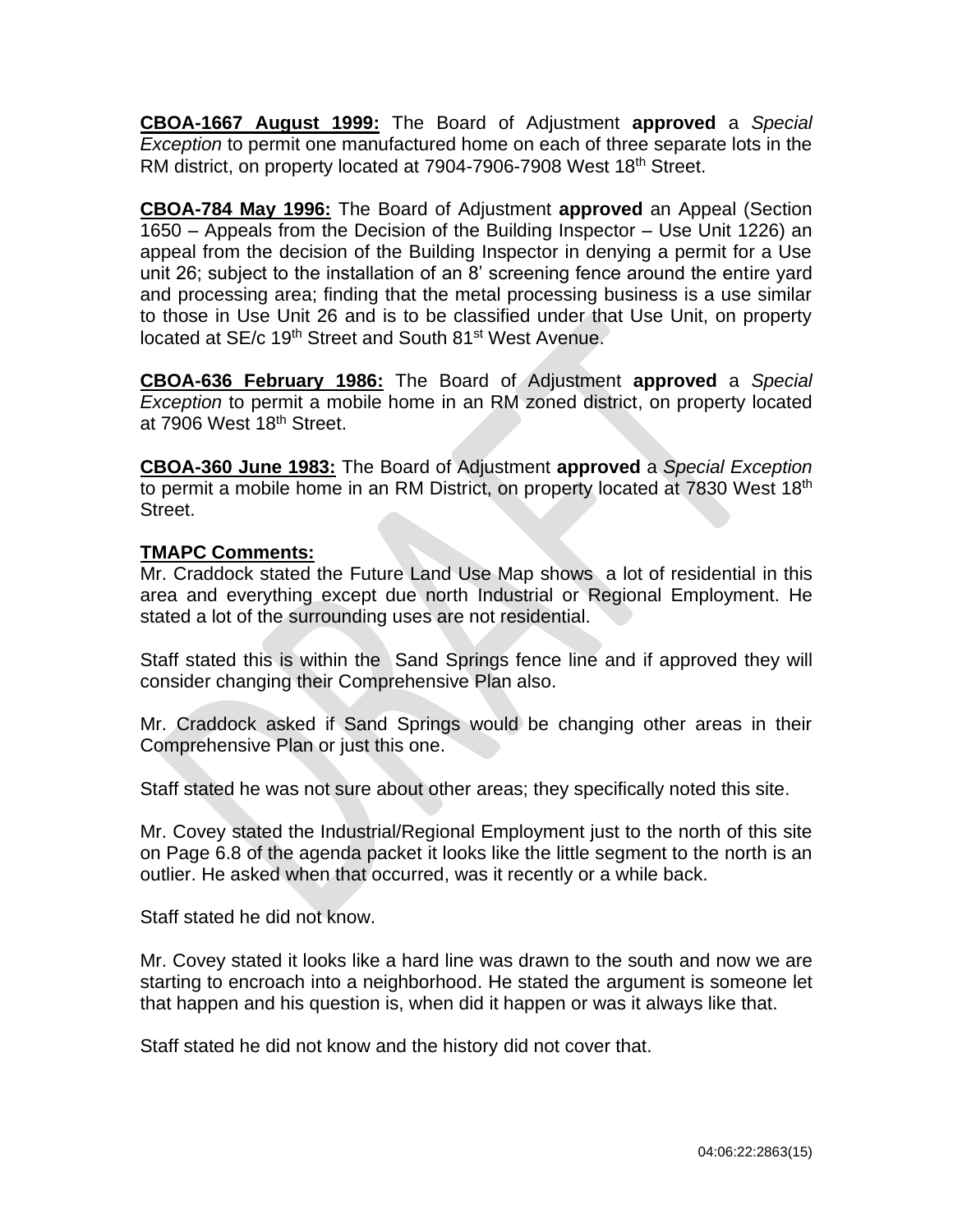Mr. Reeds stated looking at the aerial view on page 6.7 or 6.6 of the agenda packet and while it is residential behind the proposed zoning change, it doesn't look very residential. He stated he thinks it is similar to what was happening in Berryhill, where it may be zoned residential but everyone's running a shop in their backyard. He stated he does not have any objection to this application.

Mr. Covey stated his question was that he did not know what was residential because he could not tell.

## **Applicant Comments:**

**Donald LeBlanc** 28902 Blue Ridge Drive, Sand Springs, Oklahoma 74063 Mr. LeBlanc stated he and his brother run a wrecker service out of Tulsa. He stated they have been in business for about 8 years and their current lot is small and they would really like to expand to the Sand Springs area. Mr. LeBlanc stated some of their current customers are the Oklahoma Highway Patrol, Jenks Police Department, Glenpool Police Department, Jenks Public Schools and White Horse Police and they are looking to expand to have somewhere else they can put cars after automotive accidents. He stated to service Sand Springs they have to have a yard within 4 or 5 miles from the intersection in front of the Police Station and this property is within that parameter. Mr. LeBlanc stated this property is zoned residential, but everywhere around it is industrial. He stated across the street and in the area is an asphalt company, a fence company, a steel manufacturer and at one time an automotive recycling and salvage yard along with several other industrial type businesses. Mr. LeBlanc stated he knows it's zoned residential but because of what is around it he thinks a wrecker service there would be a good fit. He asks that Planning Commission approve this application and consider what is currently in the area so they we can grow their business and serve the Sand Springs area.

The applicant helped identify where all the industrial uses surrounding the subject property were located for Mr. Covey.

Mr. Blair asked what the neighbor to the east thought of the applicants rezoning.

The applicant stated his neighbor had no problem with what the applicant wanted to do. He stated everyone was fine with it but the neighbor that has the fab shop directly across the street lives in a house next door to the fab shop asked the applicant to put up fencing that was solid so that she didn't have to look at the cars. He stated they are planning to put an 8 foot steel fence like the one adjacent to the subject property.

Ms. Kimbrel asked if the applicant talked with the neighbors that oppose the use.

The applicant stated he didn't look at the signup sheet for this meeting and doesn't know if there were anyone signed up against this application. He has not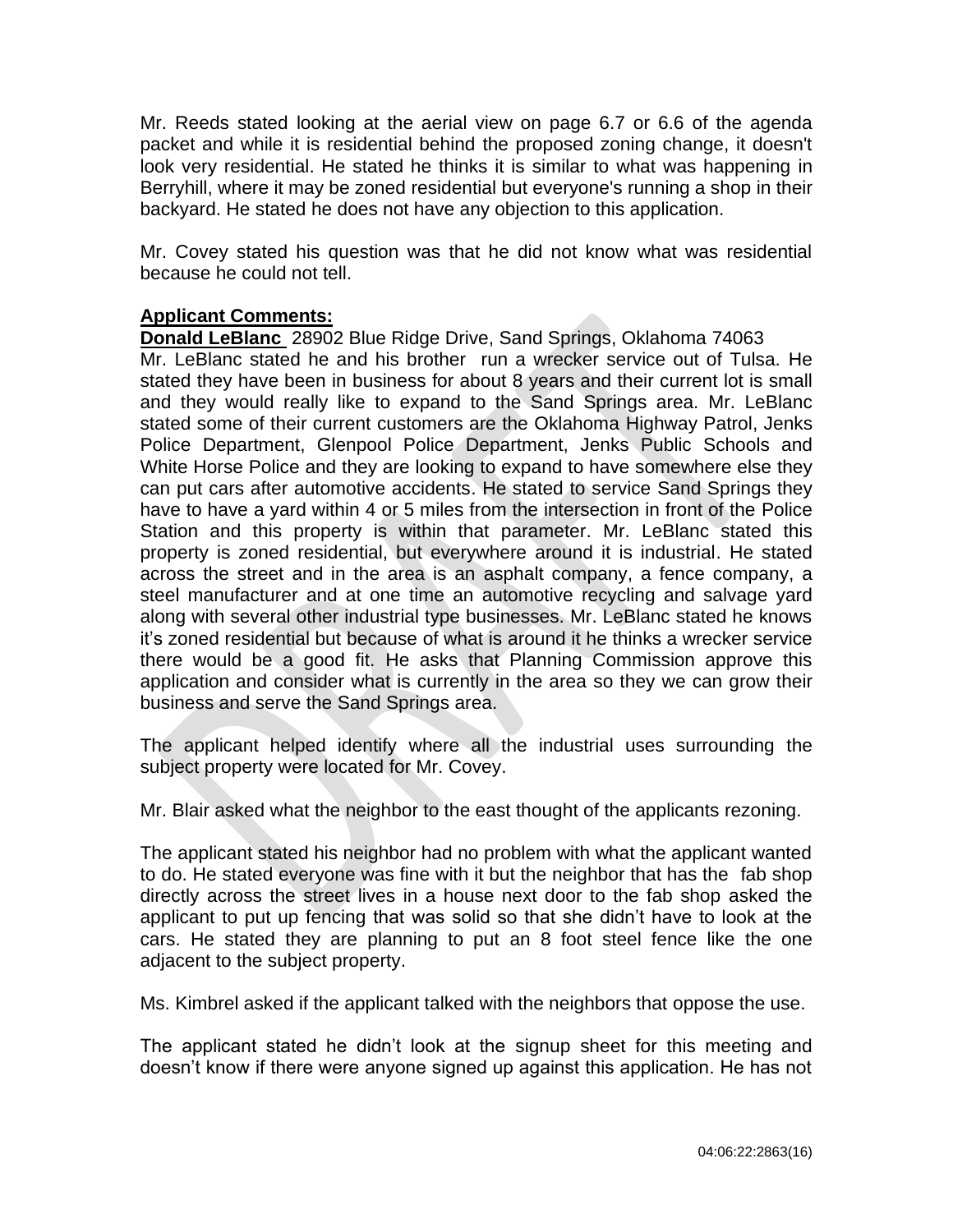talked to any neighbors that have objected besides the person at the fab shop and he assured her that a fence would be put up and she did not object.

## **Interested Parties:**

#### **Jack Seawright** 1601 S 81st West Avenue, Tulsa, OK 74127

Mr. Seawright stated he lives two blocks to the north of the subject property. He stated this area is distressed, smokey, dusty and awful. He stated 300 trucks a day use this road and the road is torn up because of it. Mr. Seawright stated during the day you can't live in this area because of the dust and the traffic. He stated one resident's road is flooding because the asphalt plant has raised their area up 10 to 20 feet by hauling in gravel and asphalt. Mr. Seawright stated this is a terrible mess. He stated he has lost \$20,000 because of this area. He stated he has tried to sell his home and there is a person who wants to buy it but he doesn't want it to be residential. Mr. Seawright stated he would like Commissioners to consider making the whole area Industrial and if they aren't willing to do that, to deny this application because it adds to the existing problem.

Mr. Covey asked if Mr. Seawright was speaking for or against this application.

Mr. Seawright stated he is speaking against this and is against everything in this area.

Mr. Craddock asked what Mr. Seawright thought the property should be zoned.

Mr. Seawright stated he was good with IM if it was approved for the whole area but not for this particular application.

## **Rob Ragan** 21915 West 14th Street South, Sand Springs, OK 74063

Mr. Ragan stated he is a past customer and a personal friend of the wrecker service and have visited this area. He stated considering the dilapidated state of the residential areas the wrecker yard could be a nice addition and their business will be a nice addition to the City of Sand Springs.

## **Brian Bullard** 21829 West 11th Street South, Sand Springs, Oklahoma 74063 Mr. Bullard stated he was also a friend of the wrecker service and a former and probably future customer and is here to speak in support of the application. He stated he understands Mr. Seawright's concerns with the asphalt company and as a friend of the wrecker service he can get this Commission his assurances that they are not going to cause pollutants or a bunch of dust in the air, as a matter of fact, they will most likely help the area become more of an industrial area.

## **Applicants Rebuttal:**

The applicant stated regarding the dust that Mr. Seawright mentioned, his plan is to use asphalt millings not gravel. He stated asphalt millings is old asphalt that is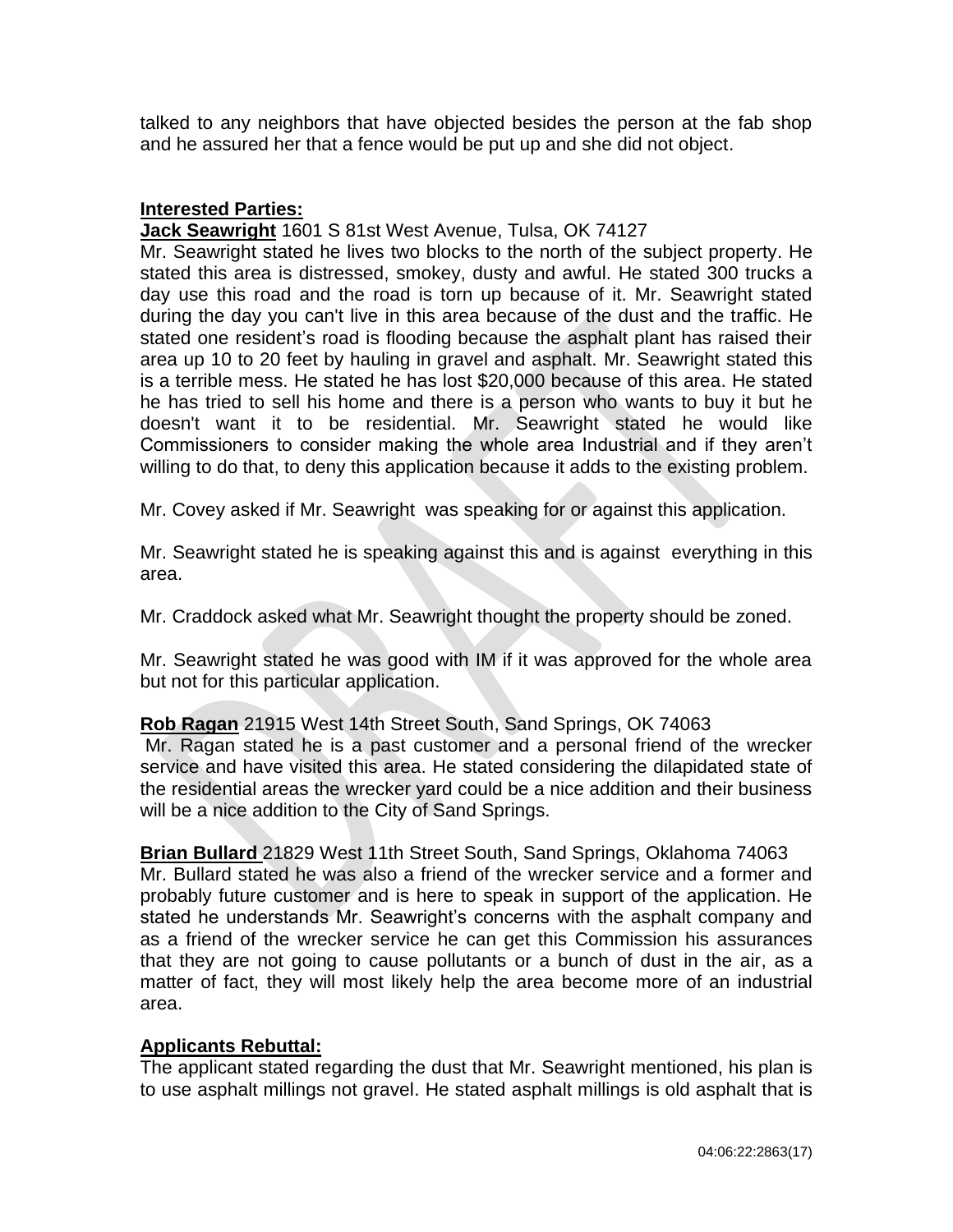ground up like gravel but completely dustless. He stated he didn't know there were any objections so that is a little bit of a surprise to him. The applicant stated it sounds like Mr. Seawright is upset about the whole area being industrial and he understands because he would not want to live by all the industrial either, but that is the reason they bought the subject property because it was an industrial area and they wanted to turn it into a wrecker service. He stated the whole area is nothing but industrial and the houses that are there are very old houses and very dilapidated. The applicant stated he wants to be a good neighbor and wanted to say that there shouldn't be a dust issue.

## **TMAPC Action; 9 members present:**

On **MOTION** of **WALKER,** the TMAPC voted 9-0-0 (Blair, Covey, Craddock, Kimbrel, Krug, Reeds, Shivel, Walker, Whitlock, "aye"; no "nays"; none "abstaining"; Bayles, Zalk, "absent") to recommend **APPROVAL** of the IM zoning for CZ-530 per staff recommendation.

#### **Legal Description for CZ-530 :**

LT 9 BLK 4; LT 8 BLK 4; LT 7 BLK 4; LT 6 BLK 4, LAKE SUB, City of Tulsa, Tulsa County, State of Oklahoma

\* \* \* \* \* \* \* \* \* \* \* \*

**8. Z-7643 Steve Dakil** (CD 5) Location: South of the southwest corner of East 15th Street South and South Sheridan Road requesting rezoning from **CS to CH** to support a wider variety of uses and allow more floor area

# **STAFF RECOMMENDATION:**

**SECTION I: Z-7643**

**DEVELOPMENT CONCEPT:** The applicant has requested rezoning to support a wider variety of uses and support more floor area.

#### **DETAILED STAFF RECOMMENDATION:**

The CH district is primarily intended to accommodate high-intensity commercial and related uses primarily in the core area of the city. CH zoning encourages uses of properties and existing buildings along older commercial corridors and minimizes encroachments and adverse land use impacts on stable residential neighborhoods.

CH zoning allows uses that are consistent with the Town Center land use designation as contemplated in the Tulsa Comprehensive Plan and,

The building types and lot and building area regulations are consistent the future development pattern at this location and is consistent with the primary purpose of redevelopment along the commercial corridors of Tulsa therefore,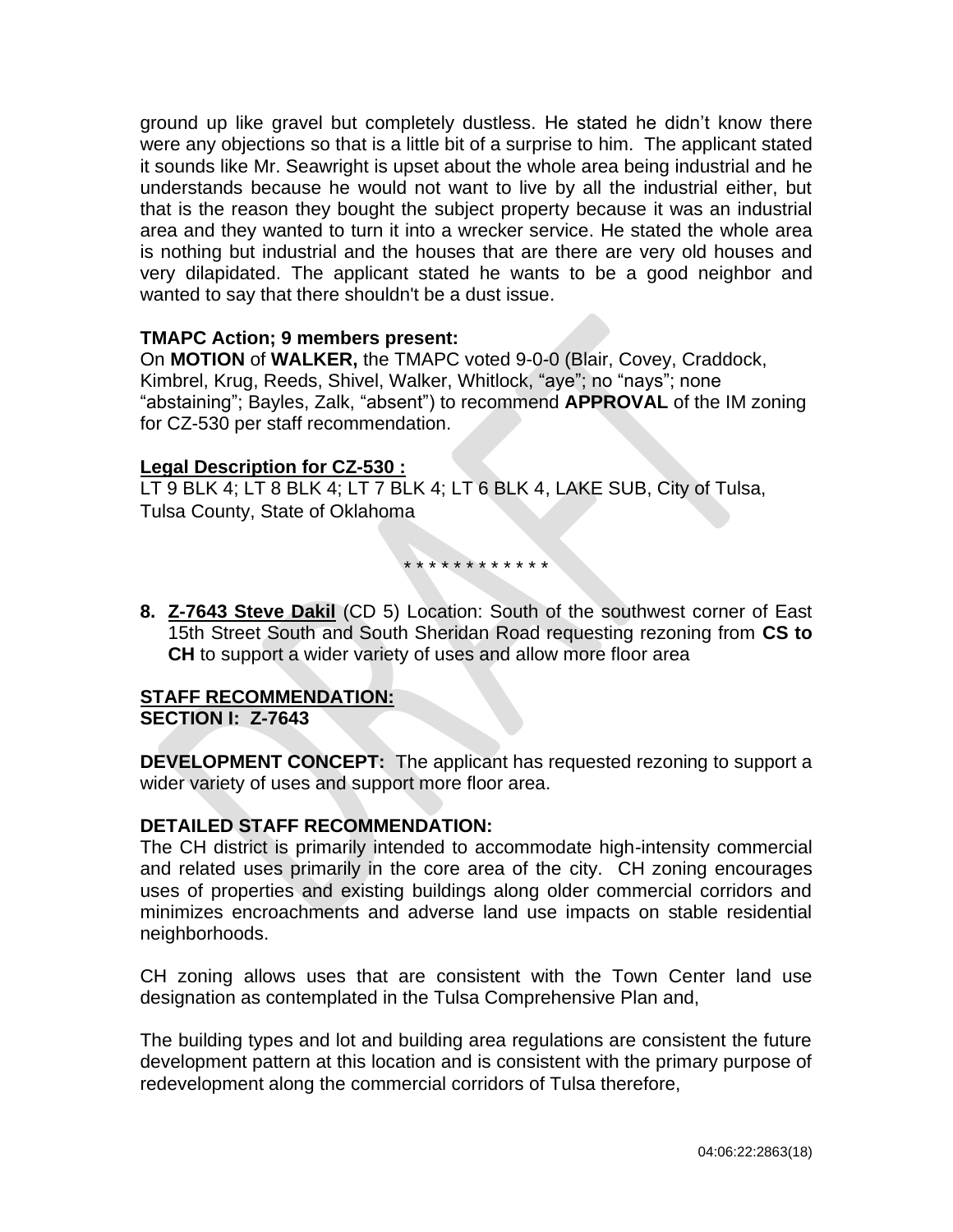Staff recommends Approval of Z-7643 to rezone property from CS to CH.

# **RELATIONSHIP TO THE COMPREHENSIVE PLAN:**

**Staff Summary:** CH zoning uses and land development consideration for building types and supplemental standards for landscaping, signage, lighting and other zoning code provisions are consistent with the Comprehensive Plan.

## **Land Use Vision:**

## *Land Use Plan map designation***: Town Center**

Town Centers are medium-scale, one to five story mixed-use areas intended to serve a larger area of neighborhoods than Neighborhood Centers, with retail, dining, and services and employment. They can include apartments, condominiums, and townhouses with small lot single family homes at the edges. A Town Center also may contain offices that employ nearby residents. Town centers also serve as the main transit hub for surrounding neighborhoods and can include plazas and squares for markets and events. These are pedestrianoriented centers designed so visitors can park once and walk to number of destinations.

## *Areas of Stability and Growth designation***: Area of Growth**

An area of growth is a designation to direct the allocation of resources and channel growth to where it will be beneficial and can best improve access to jobs, housing, and services with fewer and shorter auto trips. Areas of Growth are parts of the city where general agreement exists that development or redevelopment is beneficial. As steps are taken to plan for, and, in some cases, develop or redevelop these areas, ensuring that existing residents will not be displaced is a high priority. A major goal is to increase economic activity in the area to benefit existing residents and businesses, and where necessary, provide the stimulus to redevelop.

Areas of Growth are found throughout Tulsa. These areas have many different characteristics but some of the more common traits are close proximity to or abutting an arterial street, major employment and industrial areas, or areas of the city with an abundance of vacant land. Also, several of the Areas of Growth are in or near downtown. Areas of Growth provide Tulsa with the opportunity to focus growth in a way that benefits the City as a whole. Development in these areas will provide housing choice and excellent access to efficient forms of transportation including walking, biking, transit, and the automobile."

## **Transportation Vision:**

# *Major Street and Highway Plan***:**

**South Sheridan Road** is considered a multi-modal corridor.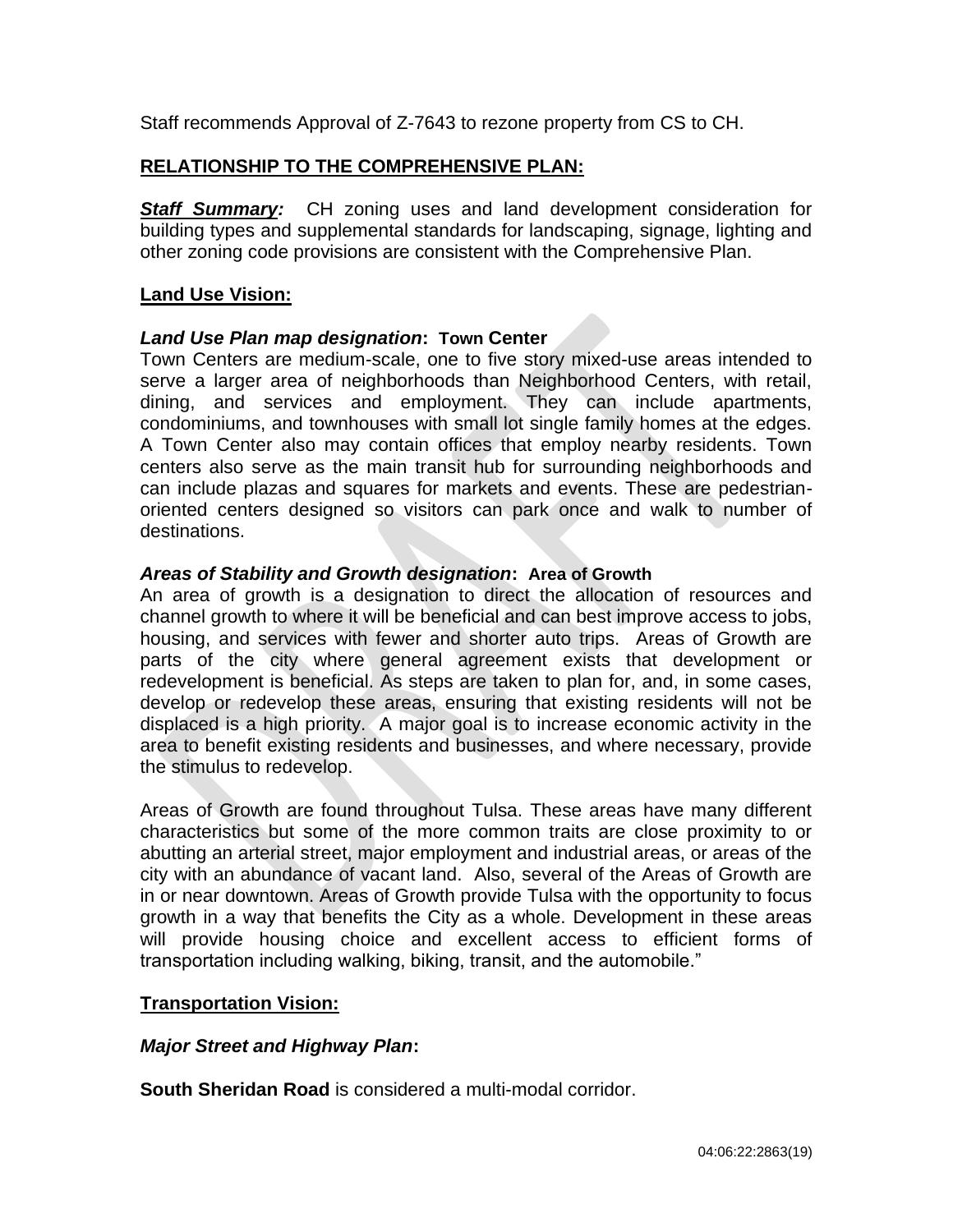Future development should emphasize plenty of travel choices such as pedestrian, bicycle and transit use. Multimodal streets are located in high intensity mixed-use commercial, retail, and residential areas with substantial pedestrian activity. These streets are attractive for pedestrians and bicyclists because of landscaped medians and tree lawns. Multi-modal streets can have on-street parking and wide sidewalks depending on the type and intensity of adjacent commercial land uses. Transit dedicated lanes, bicycle lanes, landscaping and sidewalk width are higher priorities than the number of travel lanes on this type of street. To complete the street, frontages are required that address the street and provide comfortable and safe refuge for pedestrians while accommodating vehicles with efficient circulation and consolidated-shared parking.

Streets on the Transportation Vision that indicate a transit improvement should use the multi-modal street cross sections and priority elements during roadway planning and design.

**East 17th Street** is considered a Residential Collector**:**

Residential collector streets strengthen neighborhood cohesion, promote alternative transportation, calm traffic and connect recreational destinations. They typically can be applied in two instances: in new residential neighborhoods or as retrofits in existing residential or downtown streets that may be wide, but do not provide sufficient parking, bicycle and pedestrian accommodations or traffic calming measures. These streets place a higher priority on landscape medians, tree lawns, sidewalks, on-street parking, and bicycle lanes than the number of travel lanes.

Residential streets consist of two or four travel lanes but place a much higher priority on pedestrian bicycle friendliness than on auto mobility.

## *Trail System Master Plan Considerations***:** None

**Small Area Plan:** None

**Special District Considerations:** None

**Historic Preservation Overlay:** None

## **DESCRIPTION OF EXISTING CONDITIONS:**

**Staff Summary:** The property is undeveloped and abuts East 17<sup>th</sup> Street and South Sheridan Road. East 17<sup>th</sup> Street is a residential collector street into a large single family residential area approximately 600 feet west of Sheridan Road.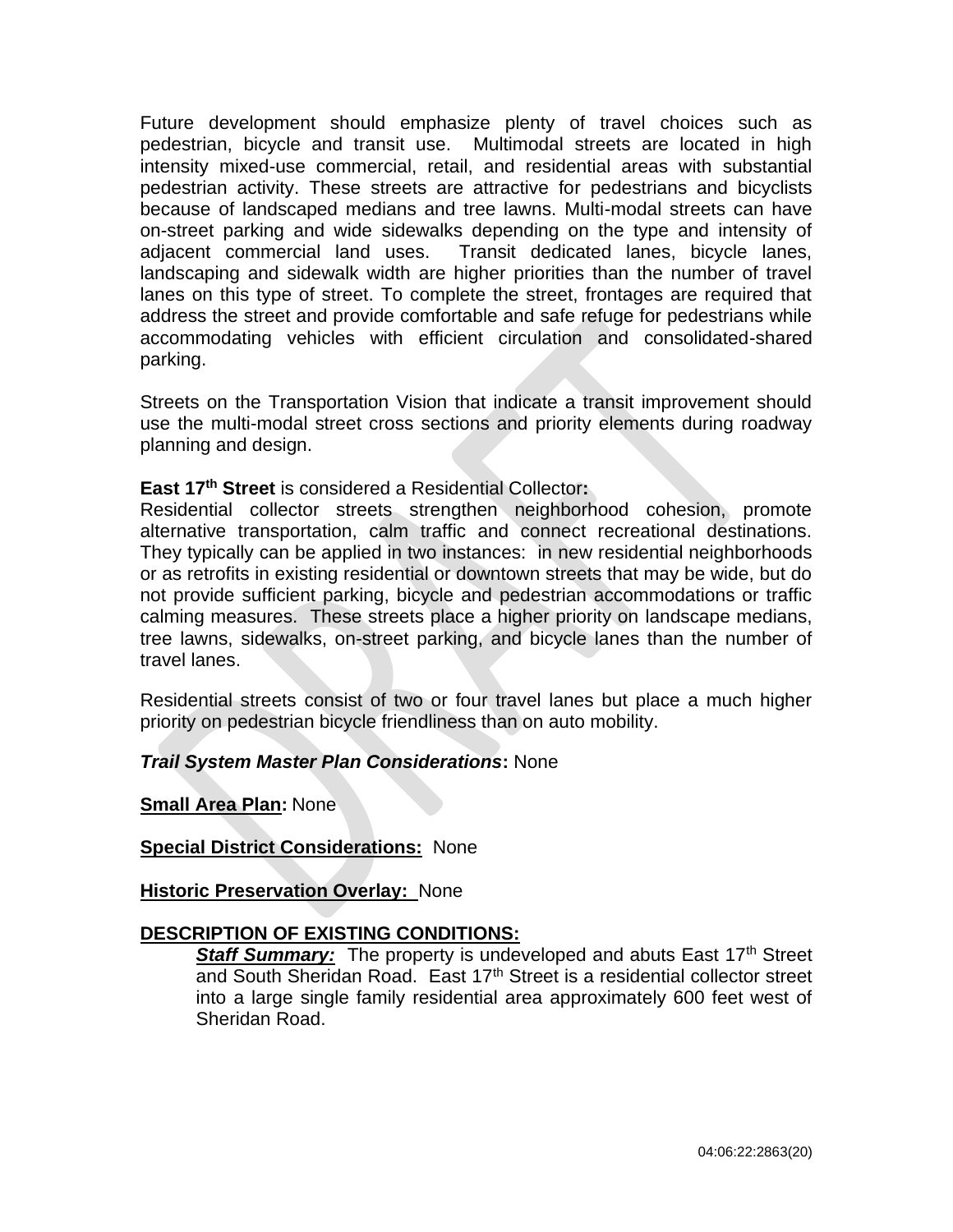

**Street view from Southeast corner looking northwest:** 

**Environmental Considerations:** None that affect site redevelopment

# **Streets:**

| <b>Existing Access</b> | <b>MSHP Design</b>                                       | <b>MSHP R/W</b> | <b>Exist. # Lanes</b>                               |
|------------------------|----------------------------------------------------------|-----------------|-----------------------------------------------------|
| South Sheridan Road    | <b>Secondary Arterial</b><br>with multimodal<br>corridor | 100 feet        | 5 Lanes<br>(2 southbound<br>lanes)<br>(3 northbound |
|                        |                                                          |                 | lanes)                                              |
| East 17th Street South | Residential<br>Collector                                 | 60 feet         |                                                     |

# **Utilities:**

The subject tract has municipal water and sewer available.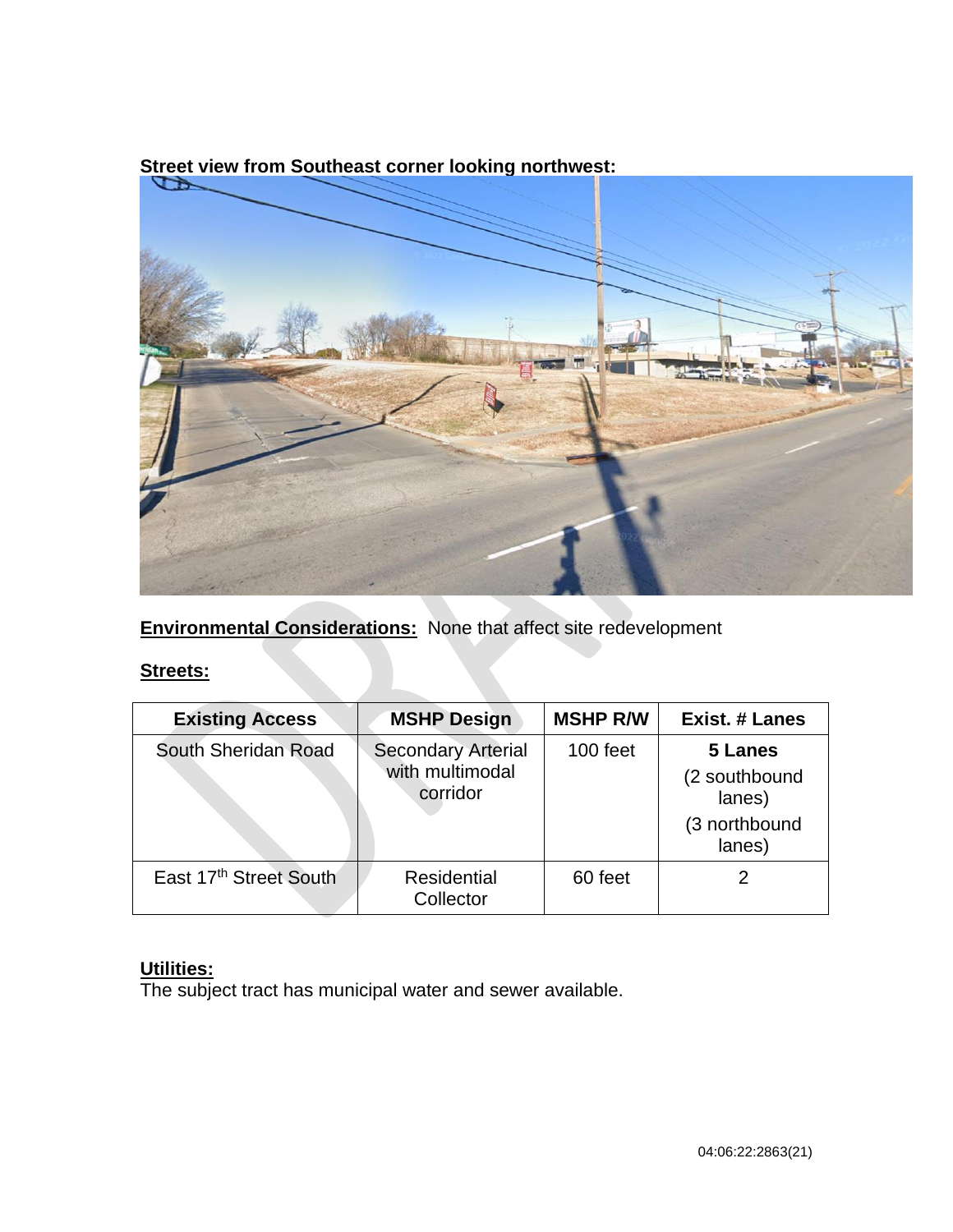# **Surrounding Properties:**

| Location     | <b>Existing</b><br><b>Zoning</b> | <b>Existing Land</b><br><b>Use</b><br><b>Designation</b>           | Area of<br><b>Stability or</b><br><b>Growth</b> | <b>Existing Use</b>                                                            |
|--------------|----------------------------------|--------------------------------------------------------------------|-------------------------------------------------|--------------------------------------------------------------------------------|
| <b>North</b> | <b>CH</b>                        | <b>Town Center</b><br>Employment<br>(abutting<br>northwest corner) | Growth                                          | Retail and office                                                              |
| East         | <b>CS</b>                        | <b>Town Center</b>                                                 | Growth                                          | Retail                                                                         |
| South        | <b>CS</b>                        | <b>Town Center</b>                                                 | Growth                                          | Office (Bank with<br>drive thru aisles<br>abutting East 17th<br><b>Street</b>  |
| West         | <b>CS</b>                        | <b>Town Center</b>                                                 | Growth                                          | Surface parking for<br>industrial uses<br>northwest of the<br>subject property |

# **SECTION III: Relevant Zoning History**

**History: Z-7643**

*Subject Property:* 

**ZONING ORDINANCE:** Ordinance number 11816 dated June 26, 1970, established zoning for the subject property.

## *Surrounding Property:*

**BOA-20102 August 2005:** The Board of Adjustment **approved** a *Special Exception* to remove the required screening – Section 212.C.4, on property located at 1725, 1731 & 1737 South Sheridan Road.

**BOA-19129 July 2001:** The Board of Adjustment **approved** a *Variance* to permit a bar within 300' of a church & a *Special Exception* for a bar to be within 150' of a residential zoned district, on property located at 1707 South Sheridan.

**BOA-13905 January 1986:** The Board of Adjustment **approved** a *Variance* to permit temporary outdoor storage of building materials in a CS zoned district, on property located at 6308 East 17<sup>th</sup> Street.

**BOA-11788 January 1982:** The Board of Adjustment **approved** a *Special Exception* to permit an automobile rental service in a CS District at, on property located at 1725 South Sheridan Road.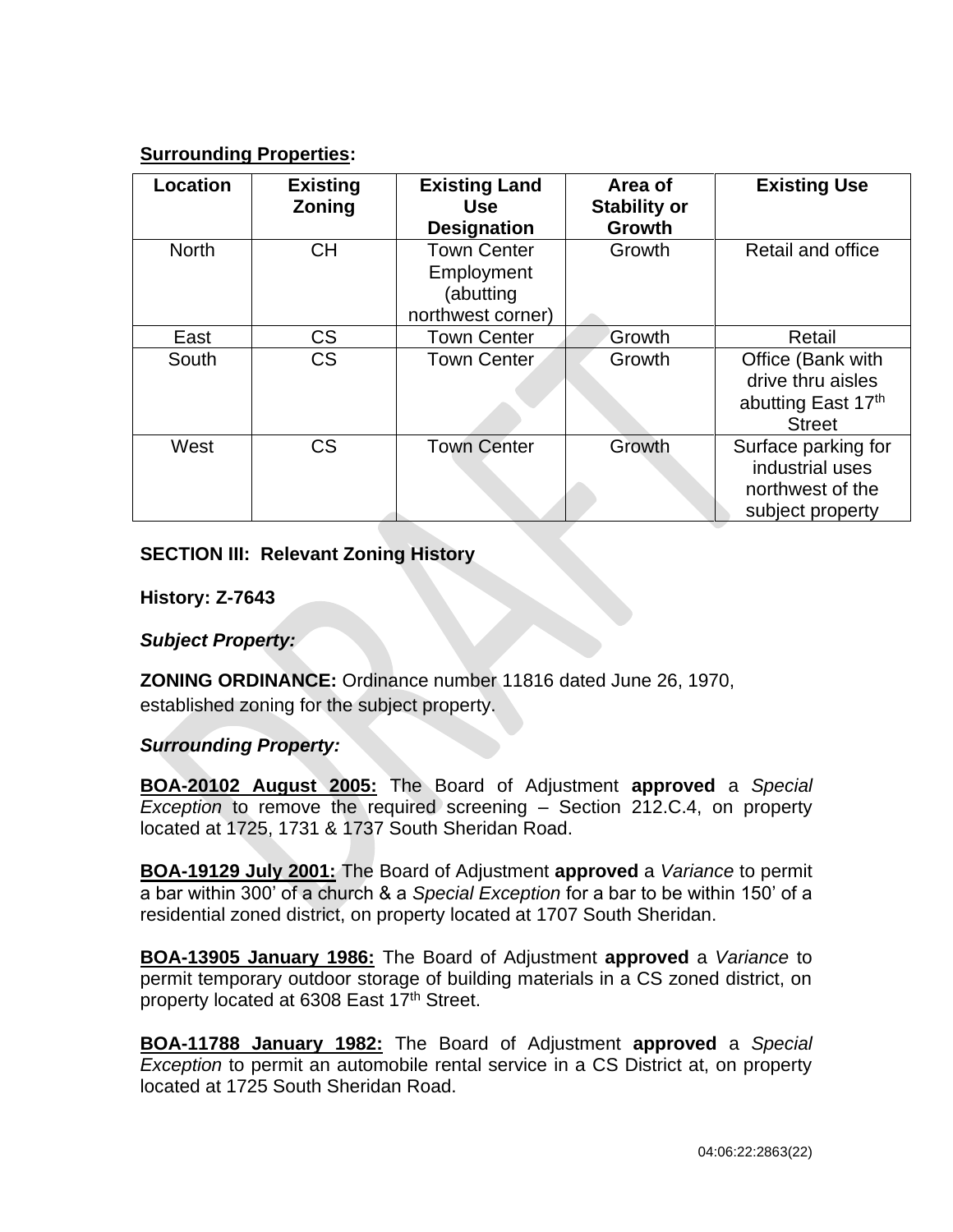**BOA-10843 January 1980:** The Board of Adjustment **approved** a *Special Exception* to permit vending machine sales and services in a CS District, on property located at 1535 South Sheridan Road.

**BOA-6043 October 1968:** The Board of Adjustment **approved** a *Special Exception* to permit extending a U-4B use 30 feet into a U-3E district and request for a waiver of the public hearing, on property located at 6308 East 15<sup>th</sup> Street.

**BOA-4519 November 1964:** The Board of Adjustment **approved** request for a modification of set-back requirements in a U-4-B District to permit building 10 feet from a U-1-C District, on property located at 6308 East 15<sup>th</sup> street South.

**The applicant indicated her agreement with staff's recommendation.**

**There were no interested parties wishing to speak.**

## **TMAPC Action; 9 members present:**

On **MOTION** of **WALKER,** the TMAPC voted 9-0-0 (Blair, Covey, Craddock, Kimbrel, Krug, Reeds, Shivel, Walker, Whitlock, "aye"; no "nays"; none "abstaining"; Bayles, Zalk, "absent") to recommend **APPROVAL** of the CH zoning for Z-7643 per staff recommendation.

# **Legal Description for Z-7643:**

The east two hundred eight-one and eighty six hundredths (281.86) Feet of Lot one (1), Block One (1), Lynn Addition, An Addition in Tulsa County

\* \* \* \* \* \* \* \* \* \* \* \*

**9. Z-7644 Patrick Crisp** (CD 1) Location: East of the northeast corner of East 46th Street North and Martin Luther King Junior Boulevard requesting rezoning from **OL to CS** to allow more opportunities to repurpose the existing building

# **STAFF RECOMMENDATION: SECTION I: Z-7644**

DEVELOPMENT CONCEPT: The applicant has requested rezoning for a property that contains an existing office building. The site is currently limited to office uses in an OL district. CS zoning allows a wider choice of use that would support opportunities to repurpose the existing building.

# **DETAILED STAFF RECOMMENDATION:**

The CS district is primarily intended to accommodate convenience, neighborhood, subcommunity, community, and regional shopping centers providing a range of retail and personal service uses.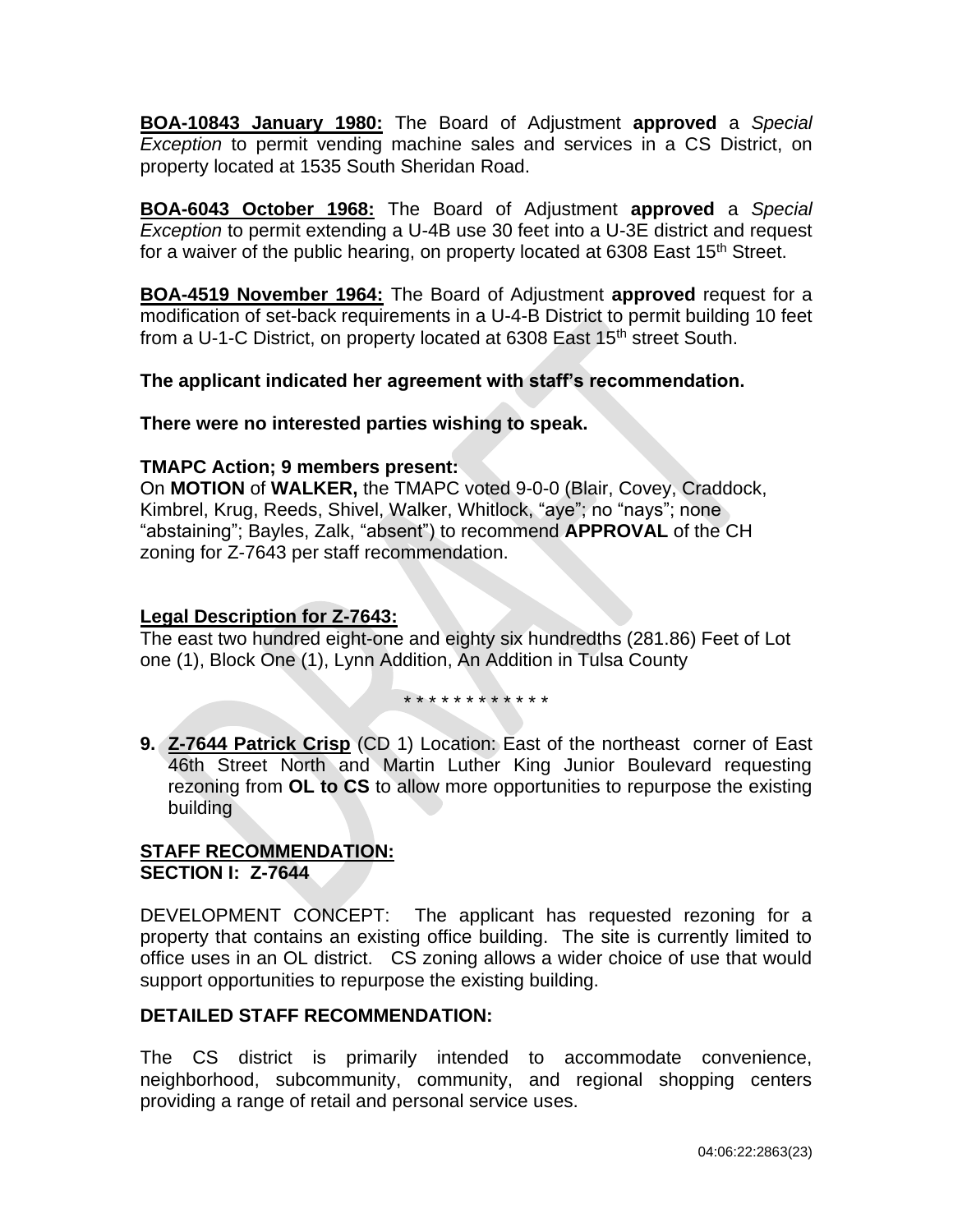CS zoning allows uses that are consistent with the Town Center land use designation as contemplated in the Tulsa Comprehensive Plan and,

The building types and lot and building area regulations are consistent the future development pattern at this location and is consistent with the primary purpose of redevelopment along the commercial corridors of Tulsa therefore,

## **Staff recommends Approval of Z-7644 to rezone property from OL to CS.**

#### **SECTION II: Supporting Documentation**

#### **RELATIONSHIP TO THE COMPREHENSIVE PLAN:**

**Staff Summary:** CS zoning uses and land development consideration for building types and supplemental standards that include landscaping, signage, lighting and other zoning code provisions are consistent with the Comprehensive Plan.

#### **Land Use Vision:**

#### *Land Use Plan map designation***: Town Center**

Town Centers are medium-scale, one to five story mixed-use areas intended to serve a larger area of neighborhoods than Neighborhood Centers, with retail, dining, and services and employment. They can include apartments, condominiums, and townhouses with small lot single family homes at the edges. A Town Center also may contain offices that employ nearby residents. Town centers also serve as the main transit hub for surrounding neighborhoods and can include plazas and squares for markets and events. These are pedestrianoriented centers designed so visitors can park once and walk to number of destinations.

#### *Areas of Stability and Growth designation***: Area of Growth**

An area of growth is a designation to direct the allocation of resources and channel growth to where it will be beneficial and can best improve access to jobs, housing, and services with fewer and shorter auto trips. Areas of Growth are parts of the city where general agreement exists that development or redevelopment is beneficial. As steps are taken to plan for, and, in some cases, develop or redevelop these areas, ensuring that existing residents will not be displaced is a high priority. A major goal is to increase economic activity in the area to benefit existing residents and businesses, and where necessary, provide the stimulus to redevelop.

Areas of Growth are found throughout Tulsa. These areas have many different characteristics but some of the more common traits are close proximity to or abutting an arterial street, major employment and industrial areas, or areas of the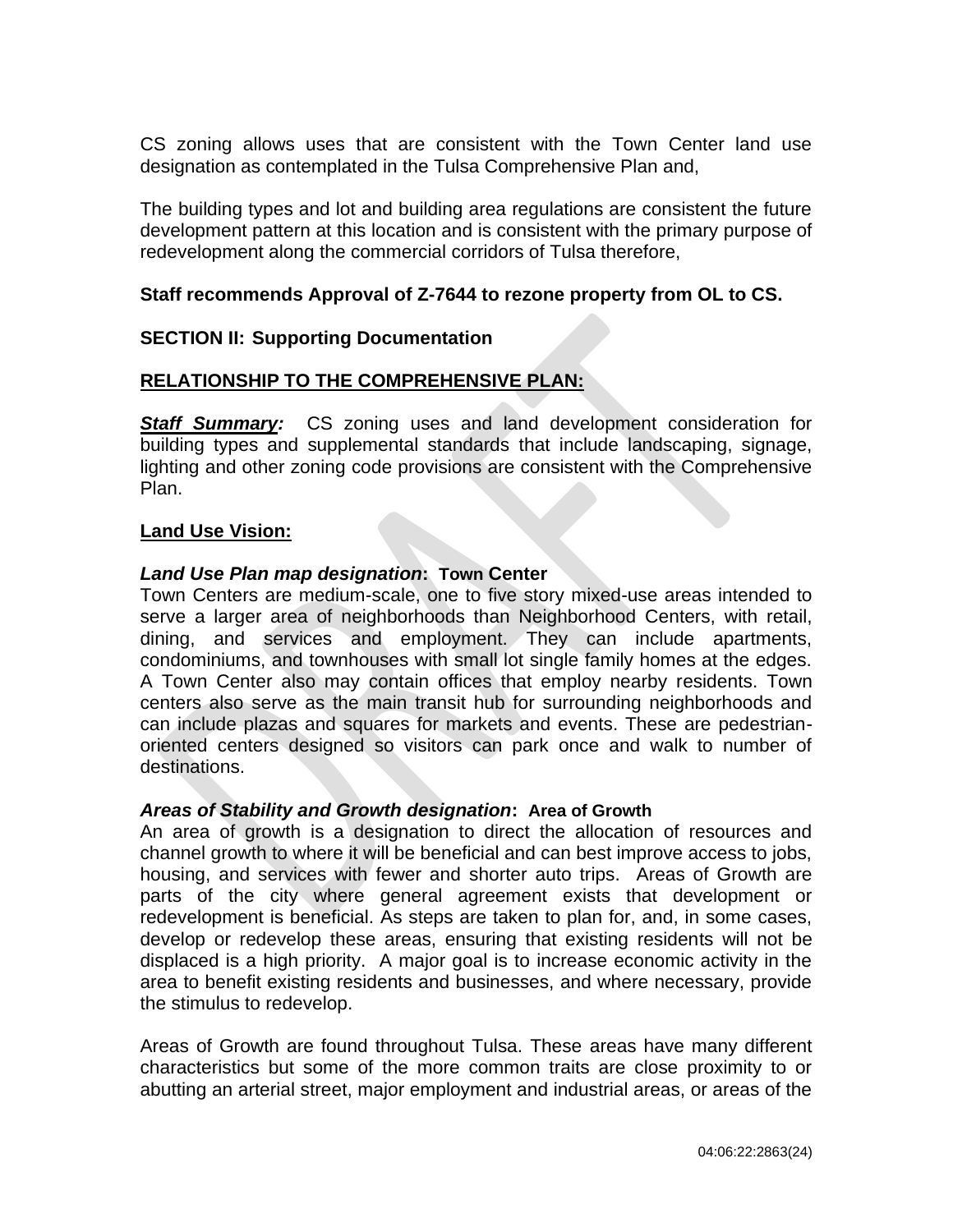city with an abundance of vacant land. Also, several of the Areas of Growth are in or near downtown. Areas of Growth provide Tulsa with the opportunity to focus growth in a way that benefits the City as a whole. Development in these areas will provide housing choice and excellent access to efficient forms of transportation including walking, biking, transit, and the automobile."

## **Transportation Vision:**

*Major Street and Highway Plan***:** None except the secondary arterial status on East 46<sup>th</sup> Street North.

*Trail System Master Plan Considerations*: This site is less than one mile from the Osage Trail which is a 14.5-mile trail from Skiatook to Downtown Tulsa.

**Small Area Plan:** None

**Special District Considerations:** None

**Historic Preservation Overlay:** None

## **DESCRIPTION OF EXISTING CONDITIONS:**

*Staff Summary: The subject property is developed with a single story small business.*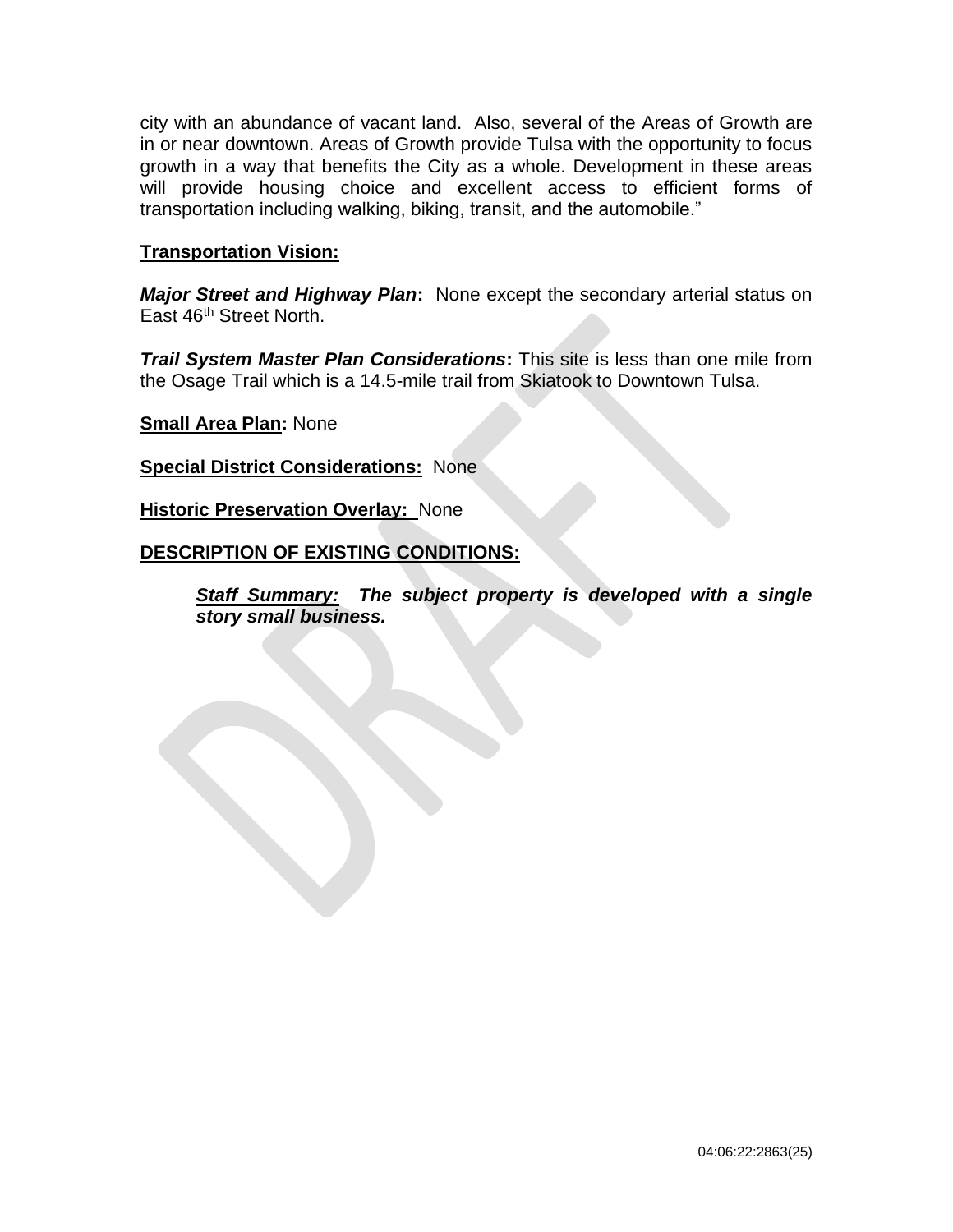

*Street view from southeast corner of lot looking northwest*

**Environmental Considerations:** None that would affect site redevelopment.

## **Streets:**

| <b>Existing Access</b>             | <b>MSHP Design</b>        | <b>MSHP R/W</b> | <b>Exist. # Lanes</b> |
|------------------------------------|---------------------------|-----------------|-----------------------|
| East 46 <sup>th</sup> Street North | <b>Secondary Arterial</b> | 100 feet        |                       |
| North Cincinnati Place             | <b>None</b>               | 50 feet         |                       |

# **Utilities:**

The subject tract has municipal water and sewer available.

# **Surrounding Properties:**

| Location     | <b>Existing</b><br><b>Zoning</b> | <b>Existing Land</b><br><b>Use</b><br><b>Designation</b> | Area of<br><b>Stability or</b><br>Growth | <b>Existing Use</b> |
|--------------|----------------------------------|----------------------------------------------------------|------------------------------------------|---------------------|
| <b>North</b> | <b>CS</b>                        | <b>Town Center</b>                                       | Growth                                   | <b>Empty lot</b>    |
| East         | <b>CS</b>                        | <b>Town Center</b>                                       | Growth                                   | Commercial          |
| South        | CS and RS-3                      | <b>Town Center</b>                                       | Growth                                   | Commercial          |
| West         | CS                               | <b>Town Center</b>                                       | Growth                                   | <b>Empty lot</b>    |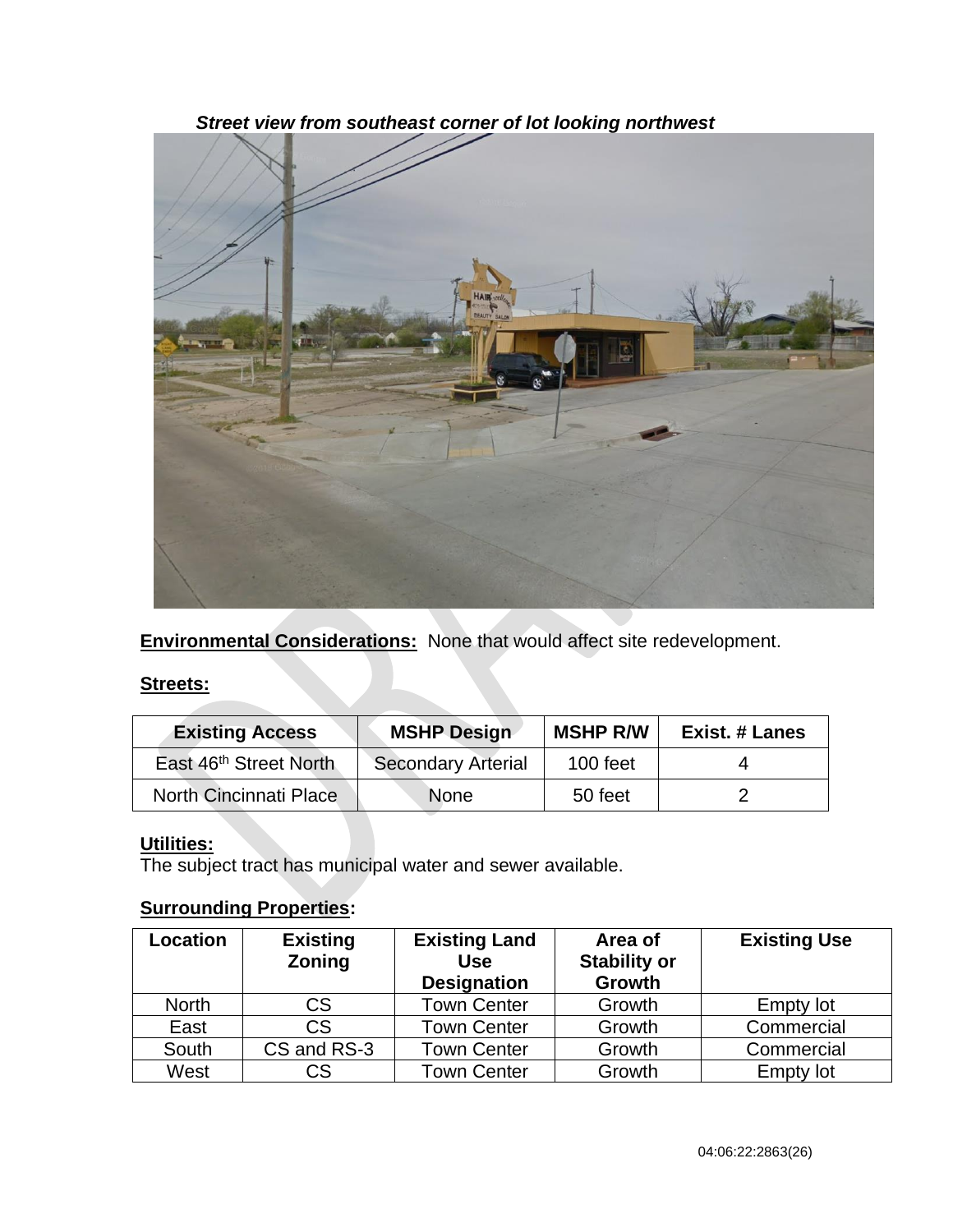## **SECTION III: Relevant Zoning History**

**History: Z-7644**

*Subject Property:* 

**ZONING ORDINANCE:** Ordinance number 11914 dated September 1, 1970, established zoning for the subject property.

#### *Surrounding Property:*

**BOA-19547 April 2003:** The Board of Adjustment **approved** a *Special Exception*  to permit Use Unit 13 in an OM zoned district as accessory uses to office use, on property located at 4637 & 4641 North Cincinnati.

**BOA-19241 November 2001:** The Board of Adjustment **approved** a *Variance* to permit required setback from 89' to 78.5' to permit an addition to an existing building, on property located at 4603 North Cincinnati Place.

**BOA-14024 April 1986:** The Board of Adjustment **approved** a *Special Exception*  to permit a single-family dwelling in an OL district, on property located at 4610 North Detroit Avenue.

**BOA-13080 April 1984:** The Board of Adjustment **approved** a *Special Exception*  to permit auto repair with a service station in a CS district under the provisions of Section 1680, on property located at NE corner Cincinnati Pl. & 46<sup>th</sup> St. North.

**BOA-12561 May 1983:** The Board of Adjustment **approved** a *Special Exception*  to permit to allow a tent revival from July  $3<sup>rd</sup>$  to August 20, 1983, on property located at northeast corner of 46<sup>th</sup> Street North and Cincinnati Avenue.

**Z-5890 December 1983:** All concurred in **approval** of a request for *rezoning* a tract of land from RS-3 & OL to CS on property located 4603 North Cincinnati.

**BOA-10816 December 1979:** The Board of Adjustment **approved** a *Special Exception* to permit the parking and storage of automobiles in a CS district, on property located at SE of 46<sup>th</sup> Street North and Cincinnati Avenue.

**BOA-13080 April 1984:** The Board of Adjustment **approved** a *Special Exception*  to permit auto repair with a service station in a CS district under the provisions of Section 1680, on property located at NE corner Cincinnati Pl. & 46<sup>th</sup> St. North.

## **TMAPC Comments:**

Mr. Covey asked what type of business is currently in the building.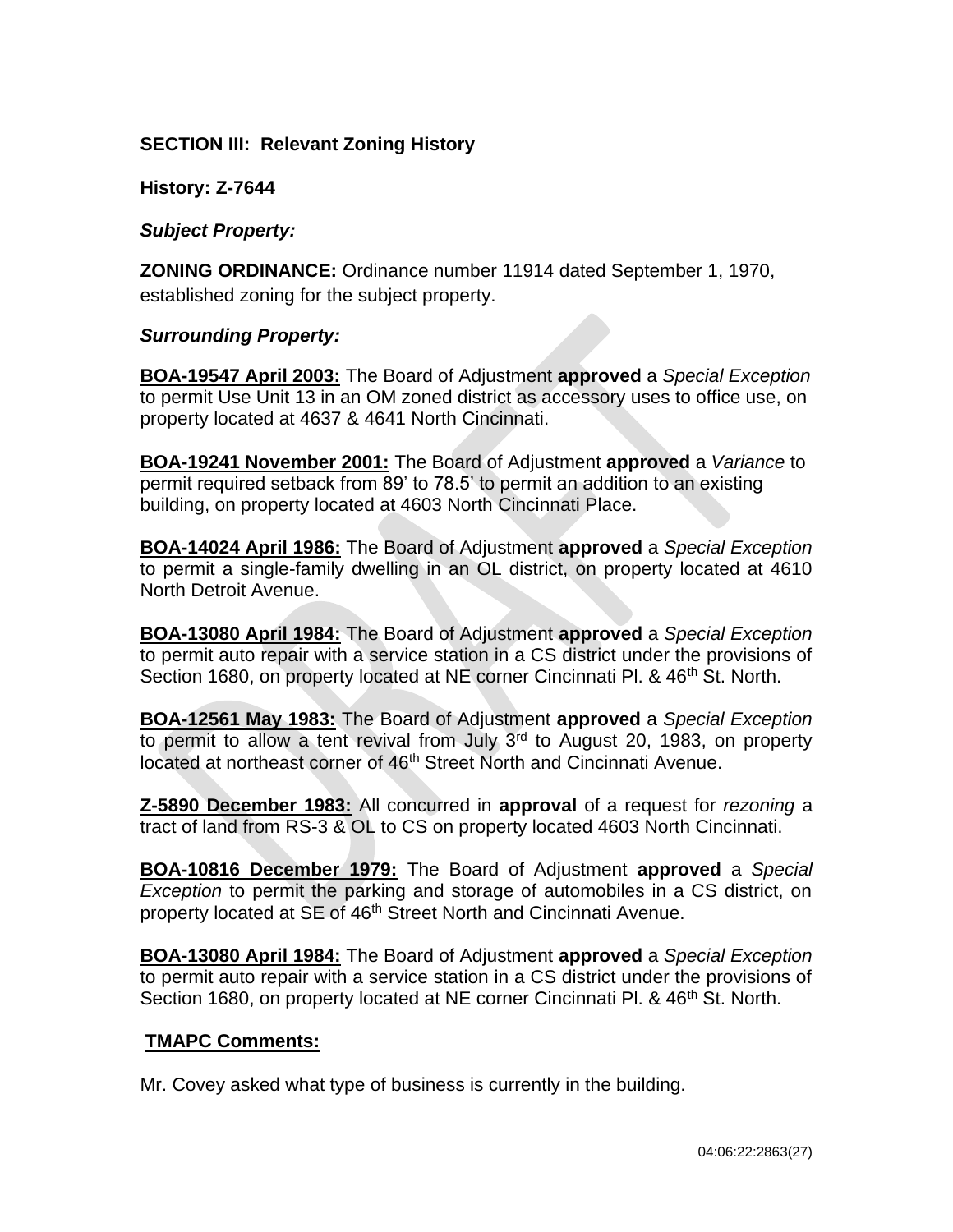Staff stated, "It is a hair salon". He stated he doesn't know if the salon occupies the entire building or not.

Mr. Covey asked how big the building was.

Staff stated the building was about 1200 square feet.

Ms. Kimbrel asked if the salon was consistent with the existing OL zoning.

Staff stated "no".

Ms. Kimbrel asked if the salon was consistent with the proposed zoning of CS.

Staff stated "yes".

Mr. Craddock asked if the uses outlined in the opposition letters are allowed in OL or would they be allowed in CS.

Staff stated the uses that the opposition letters are concerned about are not allowed in OL, but if it were changed to CS they would be allowed unless there is an optional development plan restricting uses.

Mr. Craddock asked if staff had received the opposition letters before the staff report was complete would they have thought more about doing a development plan or not.

Staff stated this is such a small site completely surrounded with CS zoning that he would have had a hard time justifying the optional development plan. He stated talking to the neighborhood and having that neighborhood engagement and involvement with people that are involved and live there is important. He spoke with the property owner before the meeting, about the possibility of doing a continuance to develop a plan and the property owner wasn't particularly interested in that and wasn't convinced that it would help the neighborhood that much to put that in place.

Ms. Kimbrel asked from staff's interaction with the residents and the surrounding community do they prefer OL or CS or are they hoping if it does go to CS then they can get an optional development plan.

Staff stated his belief is that there was not a real opposition to the CS zoning but the opposition felt like it was important to restrict some of the uses.

Mr. Reeds asked given the fact that there is CS zoning on all sides of the subject property are there any existing shops there now.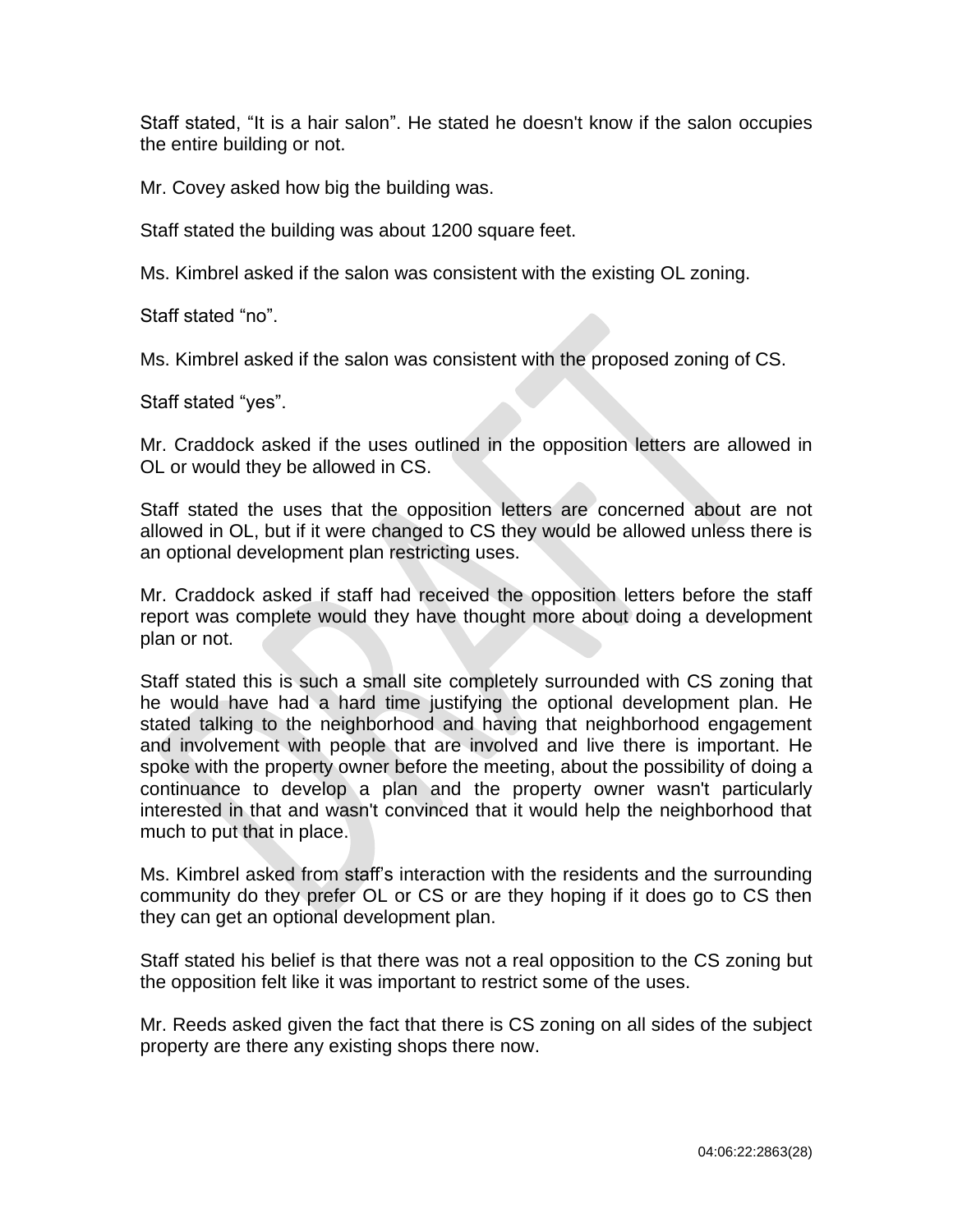Staff stated to the southwest there is some commercial development but he couldn't tell you what that is exactly.

Mr. Craddock stated he is familiar with the area and to answer Mr. Reeds question, to the south there's a convenience store and a carwash, there is also 2 dispensaries. He stated there is development there.

## **Applicant Comments:**

## **Amber Peckio Garrett** [2727 E. 21st Street, Suite 100,Tulsa, Ok 74114](https://goo.gl/maps/dxQj4qCNq3z9ghHb6)

Ms. Garrett stated she represents the applicant Patrick Crisp who owns the subject property and lives in the neighborhood. She stated they are requesting this change to be in compliance with the use that is already there. She stated the subject property has been in the Crisp family for 39 years and was a drugstore back in the 50s. Ms. Garrett stated the property has been through many uses in the past and since the Crisp family are local to the neighborhood they have a substantial interest in making sure that this area rises and making generational wealth for the families that are there so that it can be more of a prosperous area of town. She stated the area is dilapidated as you look to the south but there is as mentioned CS zoning already in the area. Ms. Garrett stated the property owner right now has a generational salon on the subject property and just became aware that it was zoned OL as opposed to CS. She stated that is why the change is needed. Ms. Garrett stated other changes that were made, the building though it is small they believe there can be multiple uses for it and have updated the address into a Suite A and a Suite B and that was approved last week. She stated they understand that the community is going to be concerned with anything that comes into that neighborhood but as mentioned there is CS currently in this neighborhood with no restriction on those developments. Ms. Garrett stated they are very interested in being good neighbors and believes most of the opposition comes from a strong neighborhood presence at Chamberlain Park, which is around 1500 feet from this development or about a third of a mile. She stated they want to be able to bring that area up and have a family hair salon and believes this is the best and most efficient use of the property.

Ms. Kimbrel asked if the expected use would remain a hair salon.

Ms. Garrett stated they have not ruled out anything else but as of right now they are going to continue with the hair salon and barber shop. She stated her client is rather gifted as a barber if you need one.

Ms. Kimbrel asked if Ms. Garrett or her client speak to any residents or any neighborhood organizations or community development organizations in the area.

Ms. Garrett stated they did not know that there would be an opposition to it from the neighborhood. She stated they did speak to 3 of the 4 commercial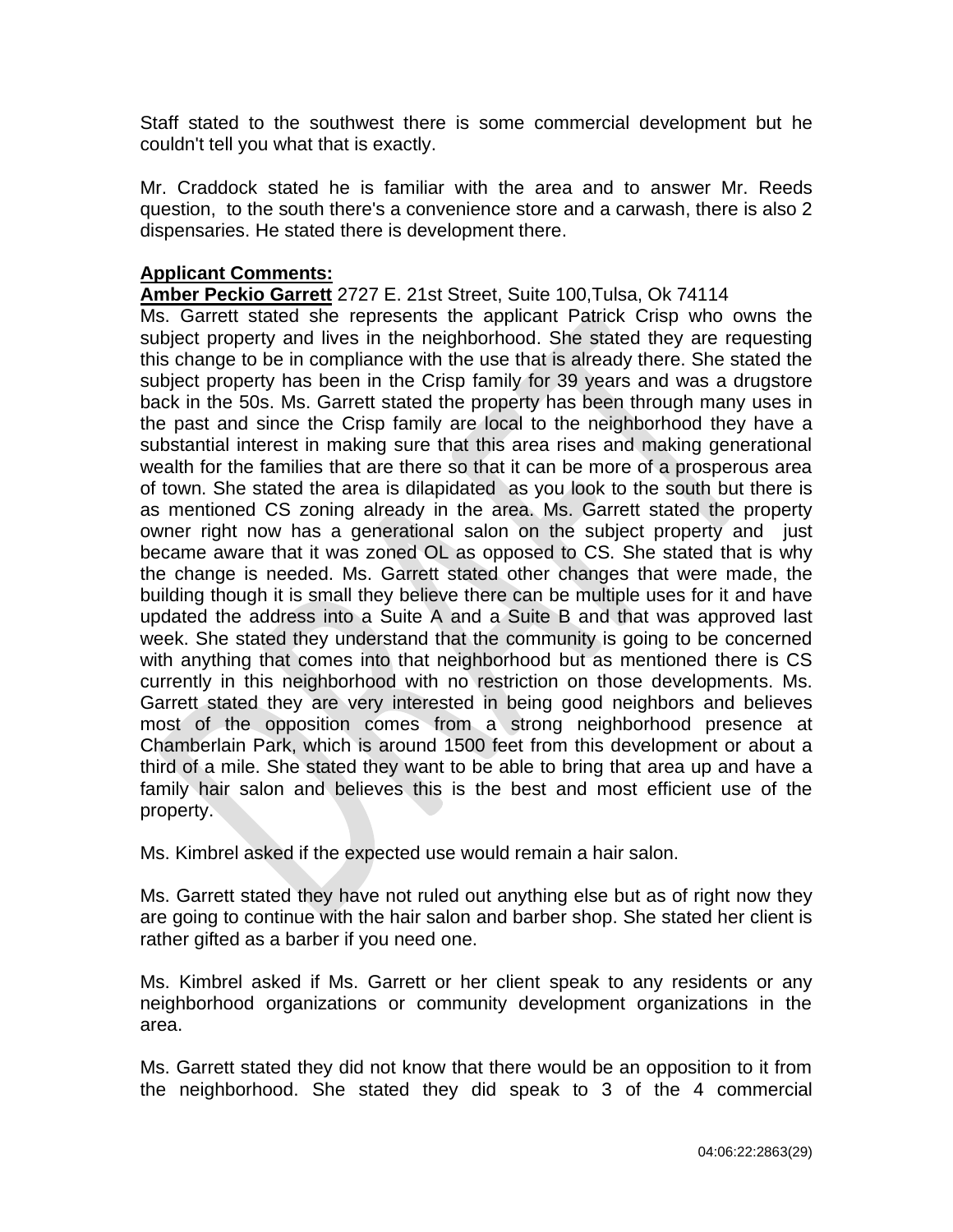businesses and they gave them permission, if they wanted, to put in a medical marijuana dispensary. Ms. Garrett stated the consensus of that area is that this is a good piece of property and they respect Mr. Crisp and his family for maintaining it throughout the years and wanting to continue its development in that area.

Mr. Blair stated a medical marijuana dispensary has spacing requirements of 1000 feet between dispensaries and it looks like there are already 2 on the corner of 46th Street North and MLK Boulevard. He stated one or the other of those may already be in violation of the spacing requirements and then there's the school, North Star Academy, there is a spacing requirement for it also. Mr. Blair stated he thinks having a dispensary there would be very challenging if not impossible.

Ms. Garrett stated she appreciates Mr. Blair's comment, one of the dispensaries to the south has gone out of business and the gentleman who owned it has died and the family is looking into other uses for that property. She stated they have checked and they are well above 1000 feet from that newer school and don't come into contact with any educational facility. Ms. Garrett stated OMMA has already cleared both of those based on the level of business and the revenues there appears to be a need in that neighborhood. She stated Mr. Blair is correct about the spacing requirements, however, these two buildings were grandfathered in. Ms. Garrett stated OMMA made those changes back in 2021 and they were enacted in November but both of these already had established license prior to moving to change the zoning.

Ms. Kimbrel stated she wanted to be clear in her understanding. She stated she asked what the intended use was going to be and Ms. Garrett said a hair salon and now she is hearing is that the use will be medical marijuana.

Ms. Garrett stated what she meant to say is they will continue using it as a hair salon in Suite B but for Suite A they are not sure what they are going to use the space for but they are looking for the highest and best use to help the neighborhood.

Ms. Kimbrel asked if the applicant would be open to an optional development plan.

Ms. Garrett stated she did not believe so, they would like to be able to use it as the best use just as the rest of the community around there does without any restrictions.

## **Interested Parties:**

**Jane Malone** 4735 North Detroit Avenue, Tulsa, Oklahoma 74126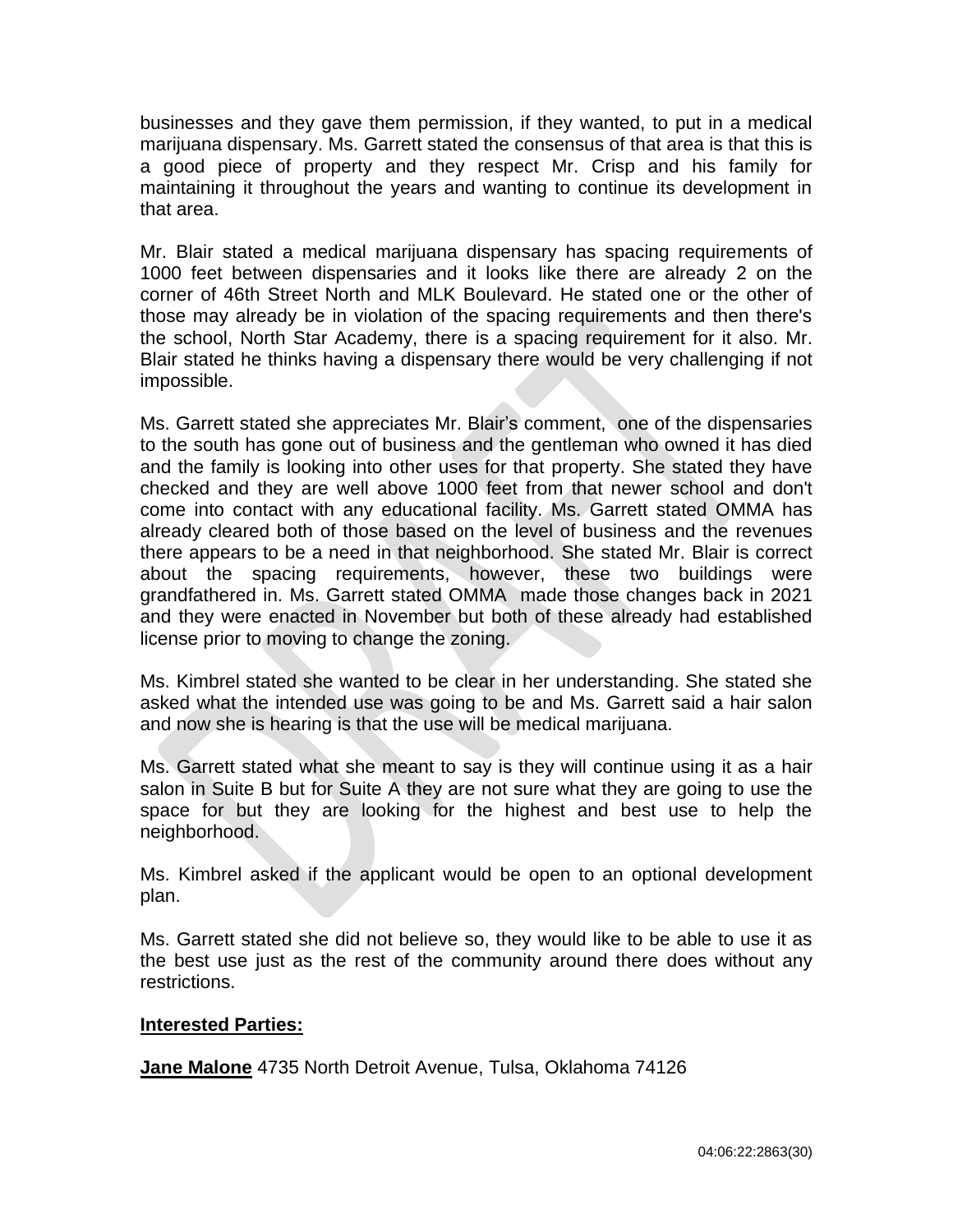Ms. Malone stated she lives about a block and a half from the subject property and she didn't hear until yesterday that it was confirmed as a marijuana place. She stated they are not opposed to expanding business interests, but they don't want certain things coming into their area. Ms. Malone stated the Neighborhood Association wants to try and prohibit certain uses that would not be positive development for the community. Ms. Malone stated supporting studies provided evidence that marijuana use is correlated with an increase in violent or aggressive behaviors. She stated Ms. Garrett said the applicant lives in the neighborhood but the address on the application says he lives in Broken Arrow so that is a concern. Ms. Malone stated there some problems in the area, every area has problems, but they don't need additional problems and marijuana is not one of the things that they want in the area.

Ms. Kimbrel asked what the expected development pattern of this area was.

Staff stated the Land Use designation of Town Center is really all about commercial development, that support the surrounding neighborhood as a small scale and kind of a locally owned businesses that are pedestrian friendly.

Ms. Kimbrel asked what the pathway is for community organizations, children's organizations, neighborhood organizations, that have aspirational goals related to addressing historical concerns, disinvestment, violence, issues of racial inequality to prohibit land development and business development that does not meet the very specific goals of that community.

Staff stated that question is probably way outside typical zoning but in the very simplest way that he sees it in zoning conversations is establishment of good neighborhood communities like have happened here and having very specific involvement with neighborhoods. He stated it is important for there to be eyes on the street and for the people that are there to be engaged in the processes that affect land use.

Ms. Kimbrel stated that requires the neighbors to be a watchdog for every use that comes up and they have to keep coming here to express their concerns. She stated she knows that is probably the public policy discourse that is outlined and the freedoms of the property owners versus community goals and desires.

Mr. Covey stated years ago he was adamantly opposed to an overlay in the North Tulsa area that limited businesses that sell the majority of their items under a dollar. He asked if the same thing could be done with medical marijuana businesses.

Ms. Kimbrel stated maybe in a geographical area.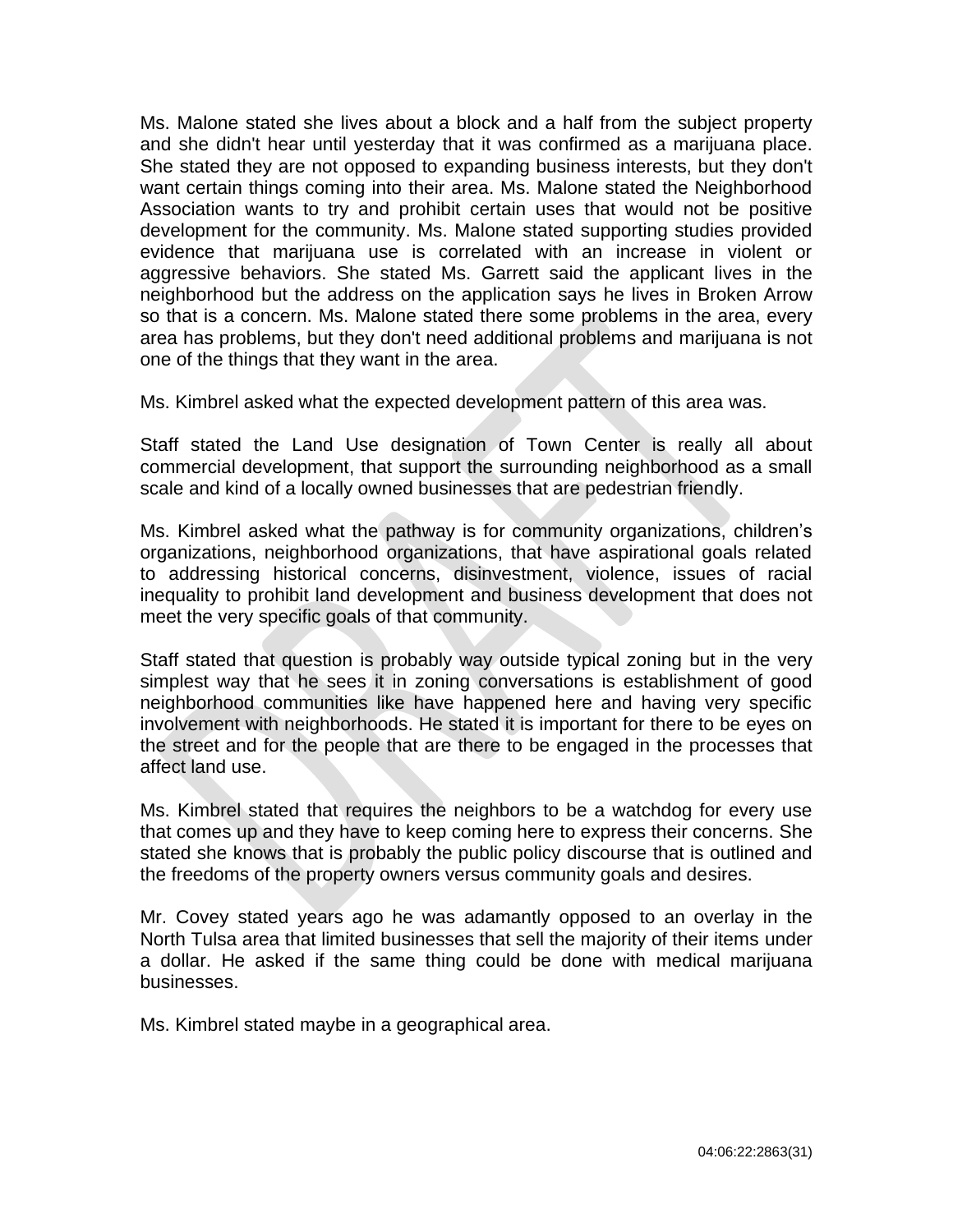Mr. Covey stated what Ms. Kimbrel is asking is what mechanism does the North Tulsa community need to use to limit medical marijuana businesses in their area. Is it an overlay or is it some other mechanisms.

Staff stated there may be other mechanisms outside of the zoning code, but what they typically talk about as far as having any real regulatory authority is an overlay, He stated he thinks the only real option for that is to go through all kinds of planning efforts such as, Small Area Plans and things that are recommendations and are visionary that might help invigorate a community or a protected community. He stated but those are not regulatory documents, and the only way to really do that for a regulatory standpoint is through some kind of an overlay. Staff stated he thinks, on a more nuanced approach, the idea that the neighborhood engagement and keeping Code Enforcement involved and making sure that the businesses that are there are playing by the rules that are set in place is important, and that is something outside of The Planning Office world. He stated Code Enforcement is complaint based, that is the way that office works.

Ms. Kimbrel asked in terms of an overlay, what type of education does the Planning Office provide as an option because they have seen Ms. Jane Malone come to TMAPC time after time, on the same issues. At what point is there some type of community intervention that provides a pathway or resource for this overlay because there are several organizations that have written letters about these concerns and she doesn't think the organizations know where to turn or the buzz language to use to get help to achieve what they are trying to achieve.

Staff stated if everyone were as great to work with as Ms. Malone is, the Planning Office would be full of people with interests on how to make things better. He stated the Planning Office has an open door policy encouraging people to come and talk with them. He stated if an overlay is going to happen it would generally come through the City Council's office, but he would encourage anyone that has a thought about how to manage improving standards in a neighborhood to come and talk to him.

Mr. Reeds stated he was going to try to give her a different take on this. He stated it's not just a problem on the north side. He has friends who are from Washington State and from California State, and they hear about the plethora of marijuana stores in Tulsa, even though we're not a recreational state, only medical, they can't believe that. Mr. Reeds stated he thinks Tulsa will meet a max on supply and just through the natural forces of capitalism, and by the way, they do provide remarkable tax revenue for education. He stated he thinks that in due course, this will take care of itself no matter what neighborhood it's in, because it's everywhere.

Ms. Kimbrel stated in all due respect, and she doesn't want to speak for Ms. Jane Malone, but she feels the people in that community feel like that they cannot wait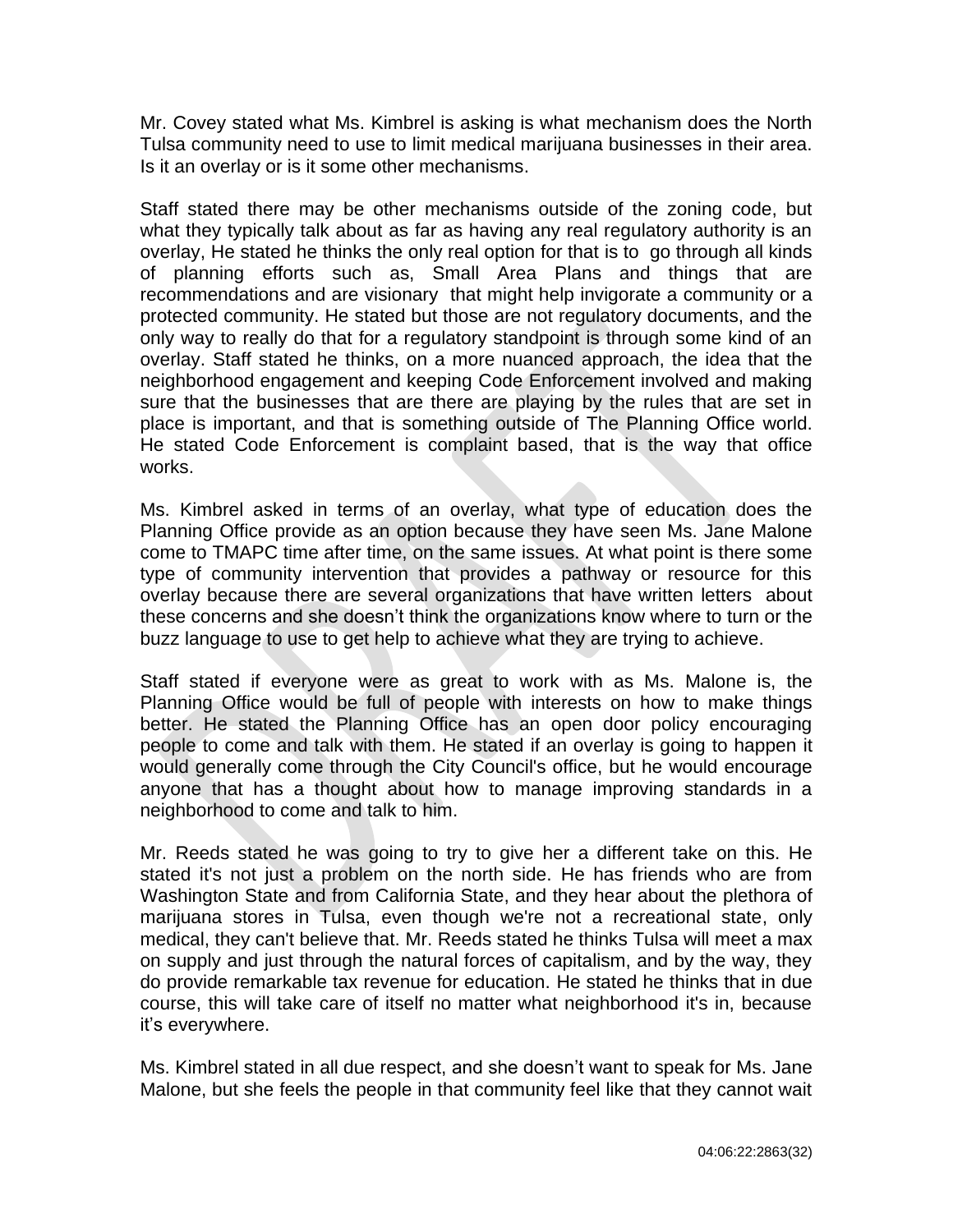the course and this is an issue for them that is disrupting their pathway toward neighborhood progress.

Mr. Reeds stated they are attempting to control their own destiny and he values that and is not belittling it, but on the other hand, if we as a city impose an overlay and the special exceptions on everything that that is going on, in a certain part of the city, then we're no different than Big Brother.

Ms. Kimbrel stated she isn't convinced but she gets it.

## **Applicant's Rebuttal:**

Ms. Garrett stated as someone who is the chair of the Oklahoma Bar Association, Cannabis Law Committee, some of the things that they are seeing as a state is the struggles between what they want to achieve and how they get there and how to make the supplies safe. She stated as someone who uses cannabis, the term marijuana is actually a racist term used as derogatory towards the Mexican and Hispanic populations, so medical cannabis is the correct term as its intended purpose. Ms. Garrett stated she is also a cancer survivor and use medical cannabis for her pain and to manage her symptoms. She stated this is what the people of Oklahoma decided they wanted to legalize. It was a vote of the people and it was not something that they took lightly. In fact, the national studies show 91% of Americans actually are for medical marijuana in their communities and this is a great way to fund educational reforms, social reforms, and things like that. Ms. Garrett stated her client is a member of that community, his mother and grandmother have lived there for many generations and if we want to continue to make sure that this population prospers, they need to be able to choose their own destinies as the property owners. Ms. Garrett stated there is CS right next to the subject property and she thinks a governing body should not be over handed with going forward with limitations in this industry, there are a lot of medical marijuana industries in this state but as Mr. Reeds said with capitalism, it is going to run its course. She stated at this point they believe that CS zoning is the best and highest use for the subject property and ask that Planning Commission approve CS zoning.

## **TMAPC Comments:**

Ms. Kimbrel stated she did not mean for this discussion to lead into a debate about medical cannabis her line of questions and concerns was about what the public policy pathway for a community was to reach its shared goals and shared aspirations for development, for business, for land use, and wanting to make sure that Ms. Jane Malone and the organizations and many people that she represent understands that pathway. She stated she feels like her appointment to this Commission is to help provide awareness and to be a resource to communities that typically would not have access to information and that is what her goal is and what she aims to do. Ms. Kimbrel stated she will be voting no against staff recommendation, primarily, because she wants to stand by a process for achieving broad community goals related to economic and business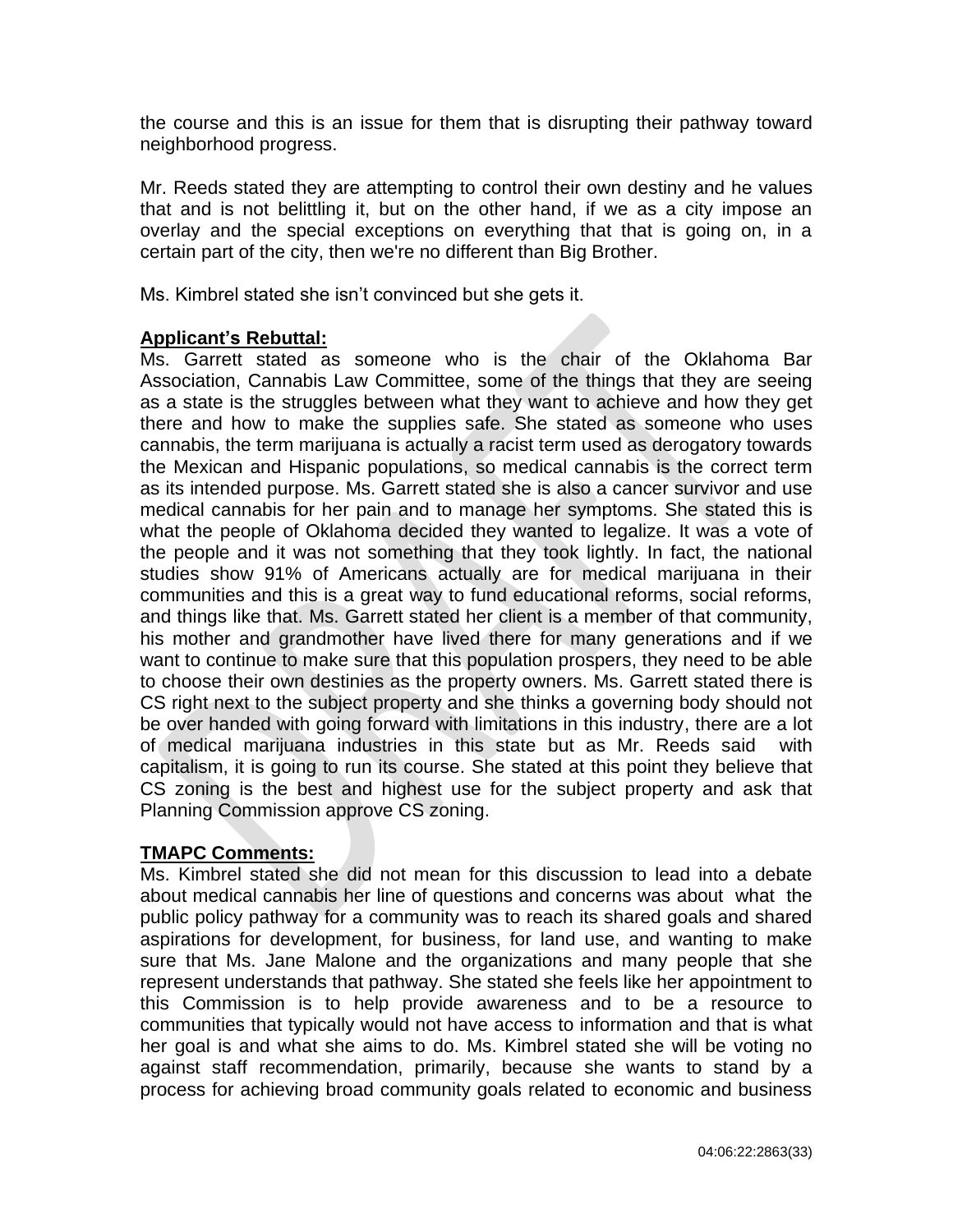development, specifically considering what North Tulsa in this specific community has experienced.

Mr. Blair stated he wanted to emphasize the investment that the Chamberlain area neighbor's, Ms. Malone, and various other organizations are making in the area. He stated the City in the last three years. is reinvesting in Chamberlain Park substantially to added staff, added programming, and revitalizing the community center, the recreation center, which the Mayor and the City Council renamed after Ms. Malone for her decades of work in the area. Mr. Blair stated there is a large grant on today's City Council agenda to add additional programming for this area so from his perspective, any change to the status quo, in this case, change of zoning from OL to CS has to meet the threshold of not interfering with or not conflicting with the substantial improvements that are underway that neighbors are engaged in. He stated and for some of the reasons discussed, but more than that, he thinks just for the way that this was approached, he is not convinced that this would accomplish that or meet that threshold. Mr. Blair stated from his perspective, his inclination would be to consider CS with the optional development plan as outlined in the letter from the Chamberlain Area Neighbors or in the alternative to deny the application.

Mr. Covey stated City Councilor Vanessa Hall Harper would be the neighbors first stop for an overlay, she was the leader to get the overlay that restricted Dollar Stores in the North Tulsa community. He stated as Mr. Reeds pointed out there is CS zoning all around the subject property. Mr. Covey stated this is a little 1200 square foot house/office building that that is zoned OL and if the applicant is guilty of anything its only of being honest in what they're going to do. He stated how many times we have applicants come before us and say they're going to do something just to get the zoning and then something else gets done. Mr. Covey stated if the applicant would have said they were going to make it a hair salon he certainly wouldn't have questioned a thing. He stated the vote to allow this use happened years ago and that was the time to stop it. Mr. Covey stated as the applicant said, the voters of the State of Oklahoma spoke and now we're dealing with the consequences of that vote. He stated he would be voting yes in favor of it simply because there is CS everywhere and he would have a hard time not approving the CS zoning.

## **TMAPC Action; 9 members present:**

On **MOTION** of **REEDS,** the TMAPC voted 4-4-1 (Covey, Reeds, Shivel, Walker, "aye"; Blair, Craddock, Kimbrel, Krug, "nays"; Whitlock, "abstaining"; Bayles, Zalk, "absent") to recommend **APPROVAL** per staff recommendation, but because the abstention vote counts as a no vote the CS zoning for Z-7644 failed.

## **Legal Description for Z-7644 :**

E 50 LT 15 BLK 10, Fairhill  $2^{nd}$  Addition

\* \* \* \* \* \* \* \* \* \* \* \*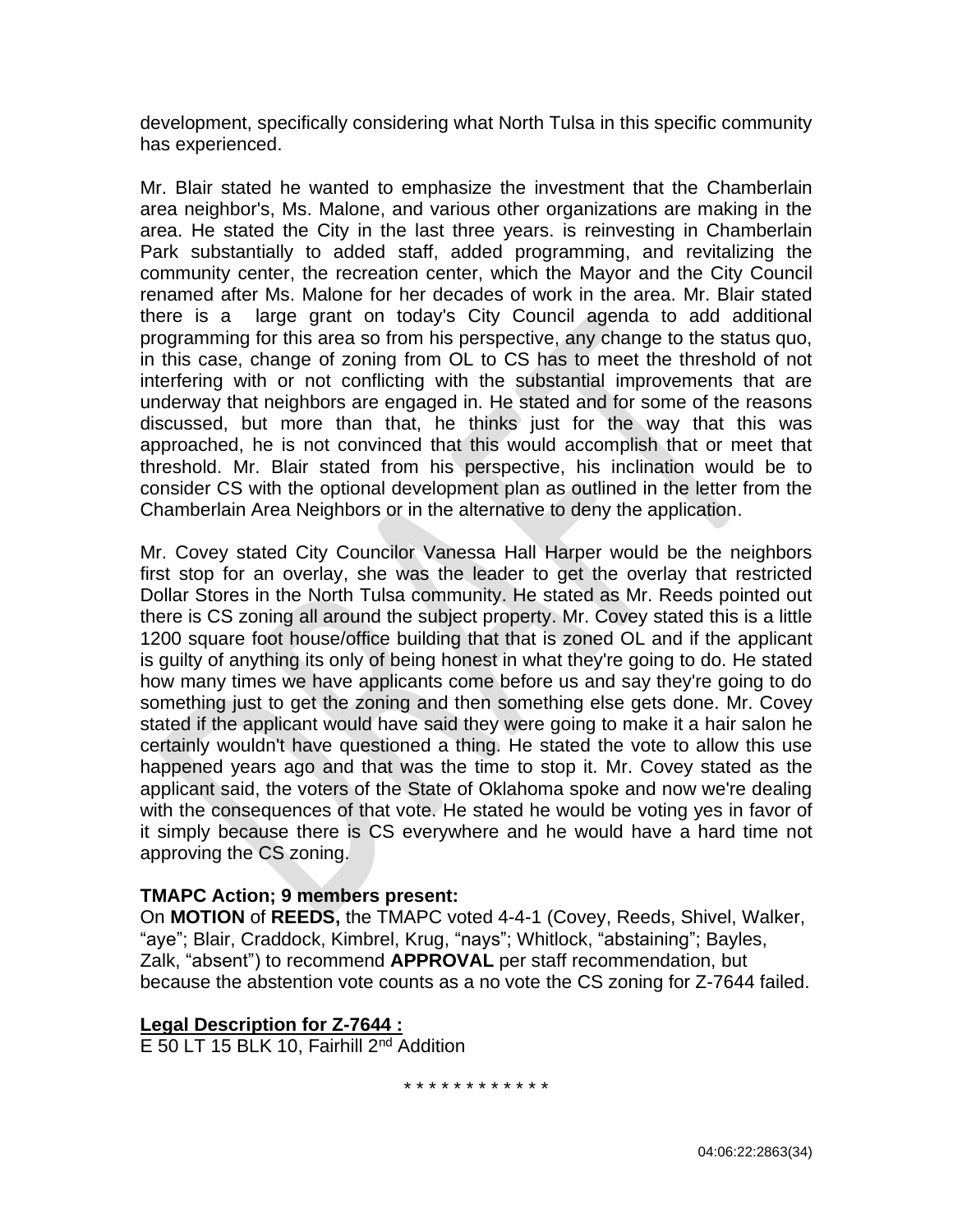**10.ZCA-22** Various amendments to the City of Tulsa Zoning Code in the following sections: **Chapter 20 Overlay Districts:** Section 20.080-C Residential Building Types for Household Living, Table 20-4.5 Notes, [1]; Section 20.080-E Parking Regulations, 2. Location**; Chapter 5 Residential Districts:** Section 5.030-B Table Notes, [4]**; Chapter 40 Supplemental Use and Building Regulations:** Section 40.030 Apartments/Condos**; Chapter 55 Parking:** Section 55.080-C Parking Setbacks

#### **STAFF RECOMMENDATION:**

#### **Item**

Discuss various proposed amendments to the City of Tulsa Zoning Code in the following sections:

- **Chapter 20 Overlay Districts**: Section 20.080-C Residential Building Types for Household Living, Table 20-4.5 Notes, [1]; Section 20.080-E Parking Regulations, 2. Location
- **Chapter 5 Residential Districts:** Section 5.030-B Table Notes, [4]
- **Chapter 40 Supplemental Use and Building Regulations:** Section 40.030 Apartments/Condos
- **Chapter 55 Parking:** Section 55.080-C Parking Setbacks

#### **Background**

On June 16, 2021, TMAPC recommended approval of an amendment to the Tulsa Zoning Code to create the Neighborhood Infill Overlay (NIO). The overlay is intended to expand the types of housing that can be developed in the neardowntown neighborhoods to address the lack of "missing middle" housing identified by the 2019 Downtown & Surrounding Neighborhoods Housing Study & Strategy (DSNHSS). Following City Council approval, the ordinance was published on August 1, 2021, and became effective on August 31, 2021.

On June 16, 2021, The City Council initiated zoning map amendments to apply NIO zoning to properties in alignment with the DSNHSS boundaries, excluding properties located within the Inner Dispersal Loop (IDL). Due to a high level of opposition, several areas were removed from the proposed map amendment during public engagement and public hearings. The final map (attached SA-5 maps) was approved and became effective on December 7, 2021.

During the map amendment process, Councilor McKee committed to revisiting the allowable number of apartments within single-family residential districts and consider a text amendment to reduce the maximum number from 8 units to 6 units. During a review of the adopted text, other items were identified that needed clarification or adjustments based on feedback received from interested parties. The amendments are a result of the zoning code implementation team's work to address the follow-up items and clarify the adopted text. The proposed amendments are in Chapters 5, 20, 40, and 55 of the zoning code. The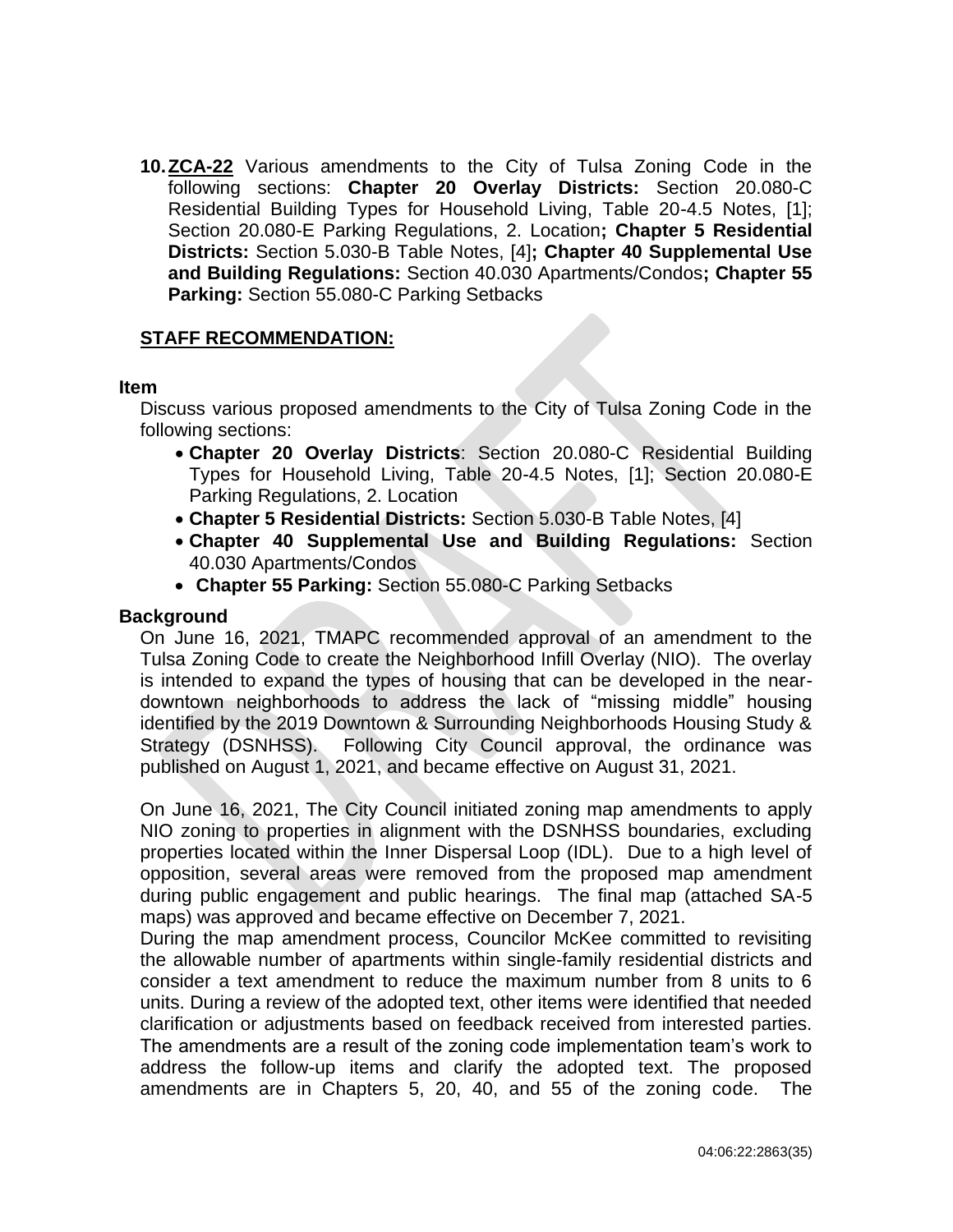proposed amendments were presented to the TMAPC at a work session on February 16, 2022.

The amendments proposed to the City of Tulsa Zoning Code, Title 42 Tulsa Revised Ordinances, are shown in strike through/underline in **Attachment I**.

#### **Staff Recommendation**

.

Approval of the proposed amendments to the City of Tulsa Zoning Code as shown in the attachment

#### **TMAPC Action; 9 members present:**

On **MOTION** of **COVEY,** the TMAPC voted 9-0-0 (Blair, Covey, Craddock, Kimbrel, Krug, Reeds, Shivel, Walker, Whitlock, "aye"; no "nays"; none "abstaining"; Bayles, Zalk, "absent") to recommend **ADOPTION** of ZCA-22 per staff recommendation for the following sections: **Chapter 20 Overlay Districts:**  Section 20.080-C Residential Building Types for Household Living, Table 20-4.5 Notes, [1]; Section 20.080-E Parking Regulations, 2. Location**; Chapter 5 Residential Districts:** Section 5.030-B Table Notes, [4]**; Chapter 40 Supplemental Use and Building Regulations:** Section 40.030 Apartments/Condos**; Chapter 55 Parking:** Section 55.080-C Parking Setbacks

#### \* \* \* \* \* \* \* \* \* \* \*

# **OTHER BUSINESS**

## **11.Commissioners' Comments**

Mr. Craddock stated he felt the Commission went pretty far afield on the last vote because to him it bothers him when people say the State voted to allow a use therefore that use has to be allowed wherever. He stated that does not make sense because there is a Zoning Code and State Statutes that allows us to have a zoning department and zoning issues. Mr. Craddock stated just because we had a state wide vote on one specific item doesn't mean that we have to then allow that one specific item wherever or whenever that item is brought before us. He stated if that is correct then there shouldn't be a Planning Department or this Commission. Mr. Craddock stated is that how Planning Commission wants to approach this by dealing with their own personal positions on those issues.

Mr. Covey stated that's not how he view's it, he tries to give everyone their 5 or 10 minutes to speak. He stated everything he heard was relevant to the conversation and as long as it's relevant to the conversation he will let it go. Mr. Covey stated he didn't hear anybody get out of line or raise their voice. He stated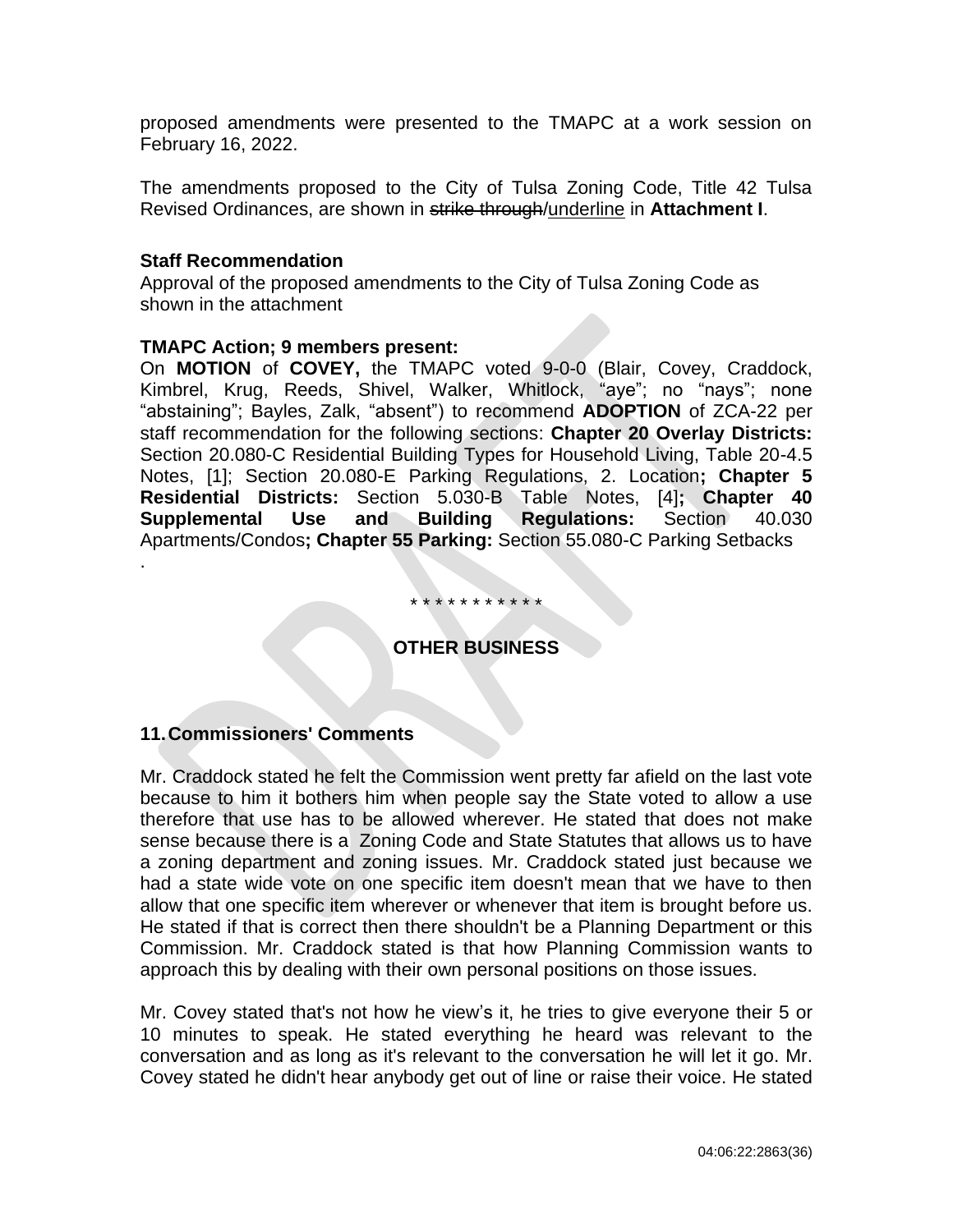it was not his intent to articulate any personal feelings that he has one way or another, so if he offended Mr. Craddock he apologizes.

Mr. Reeds stated the applicant did bring in how the law passed but that was part of making her case.

Mr. Covey stated the applicant was getting paid to do a job and she's doing it to the best of her ability and she has her 5 or 10 minutes and as long as speakers are not belittling Commissioners or using inappropriate language from his perspective they have their time.

\* \* \* \* \* \* \* \* \* \* \* \*